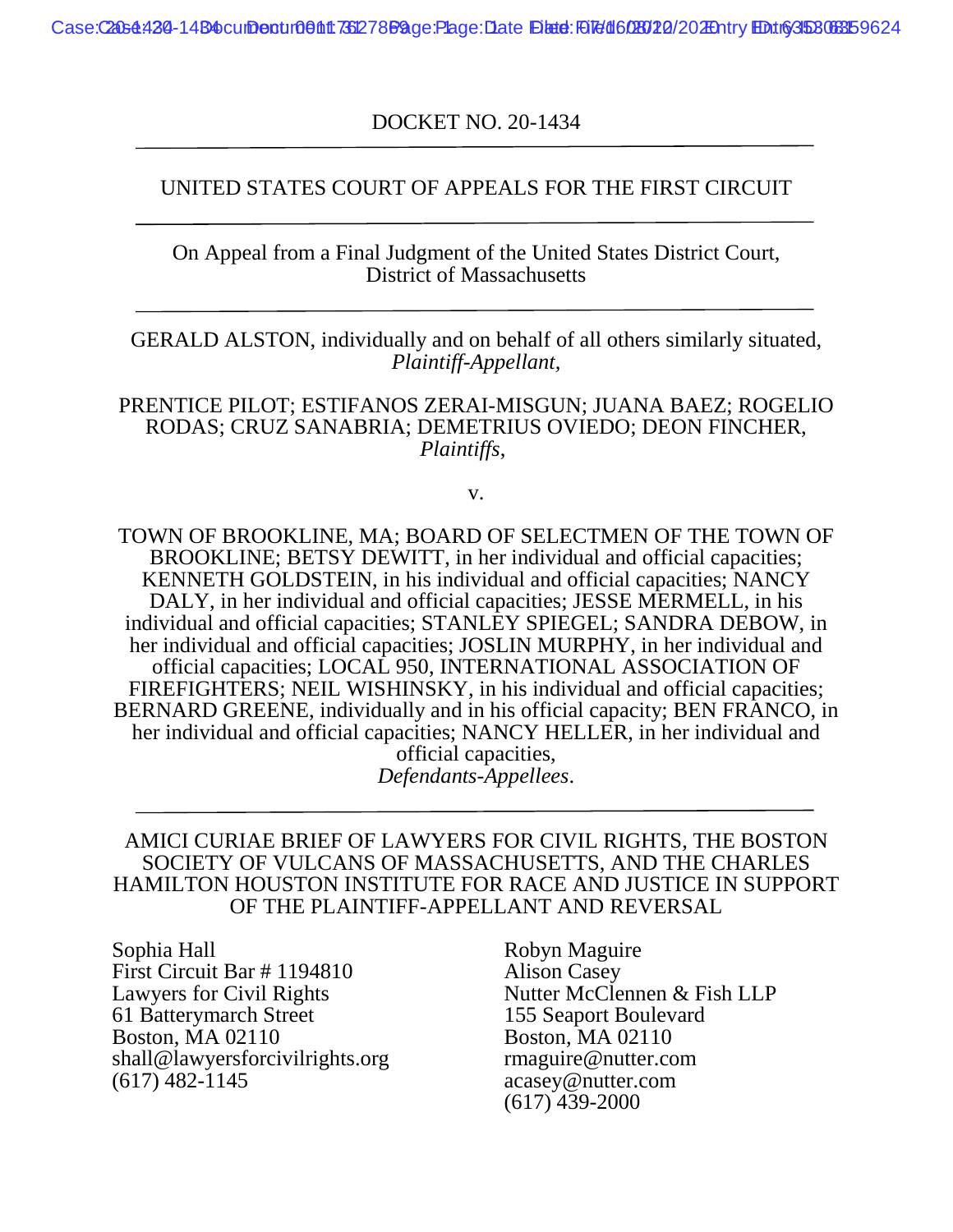## **CORPORATE DISCLOSURE STATEMENT**

Pursuant to Fed. R. App. P. 26.1, *amici curiae* file the following disclosure. Lawyers for Civil Rights, the Boston Society of Vulcans of Massachusetts, and the Charles Hamilton Houston Institute for Race and Justice are all non-profit unincorporated entities or non-profit corporations that do not have parent corporations or issue stock in any form.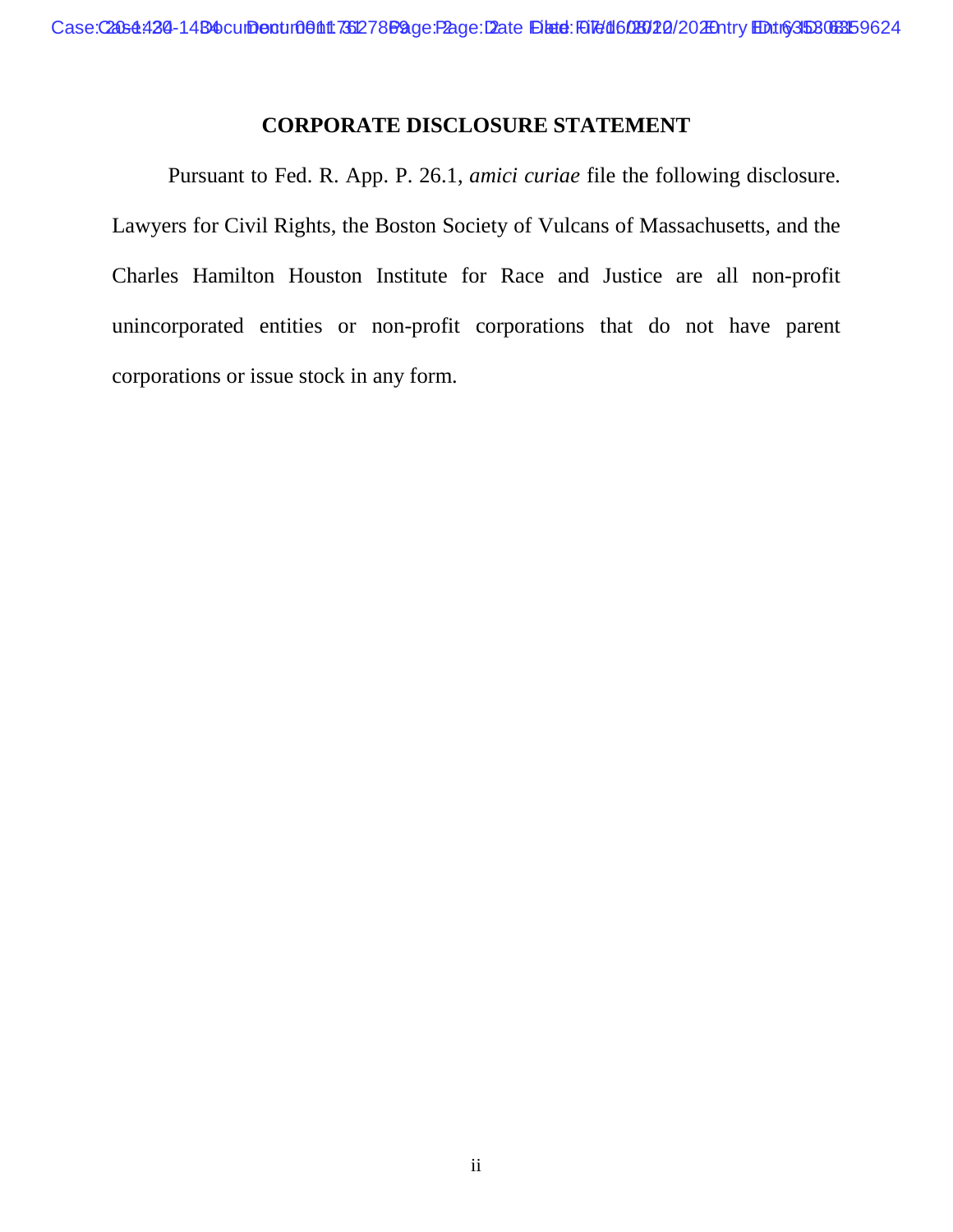# **TABLE OF CONTENTS**

| The District Court Erred in Concluding That the Elements of Issue<br>$\mathbf{I}$ .<br>Preclusion Had Not Been Met in This Case as a Basis for Disregarding the   |
|-------------------------------------------------------------------------------------------------------------------------------------------------------------------|
| Federal Courts Routinely Apply Issue Preclusion to the Factual<br>A.                                                                                              |
| 1.<br>The District Court and Commission Analyzed the Same Issues                                                                                                  |
| 2.<br>The Issue of Discrimination was Actually Litigated by the                                                                                                   |
| 3.<br>The Commission's Decision was Resolved by a Valid and                                                                                                       |
| The Commission's Determination of the Discrimination Issue<br>4.                                                                                                  |
| <b>B.</b><br>Federal Courts Should Heed the Factual Findings of Administrative<br>Agencies with Expertise and a Specialized Role 16                               |
| In the Alternative, the District Court's Contrary Conclusion to That of the<br>$\prod$<br>Civil Service Commission Demonstrates That Genuinely Disputed Issues of |
| The District Court and the Commission's Diverging Analyses of the<br>A.<br>Expert Evidence Should Have Precluded Summary Judgment 21                              |
| The District Court Improperly Limited the Facts Considered on<br><b>B.</b>                                                                                        |
|                                                                                                                                                                   |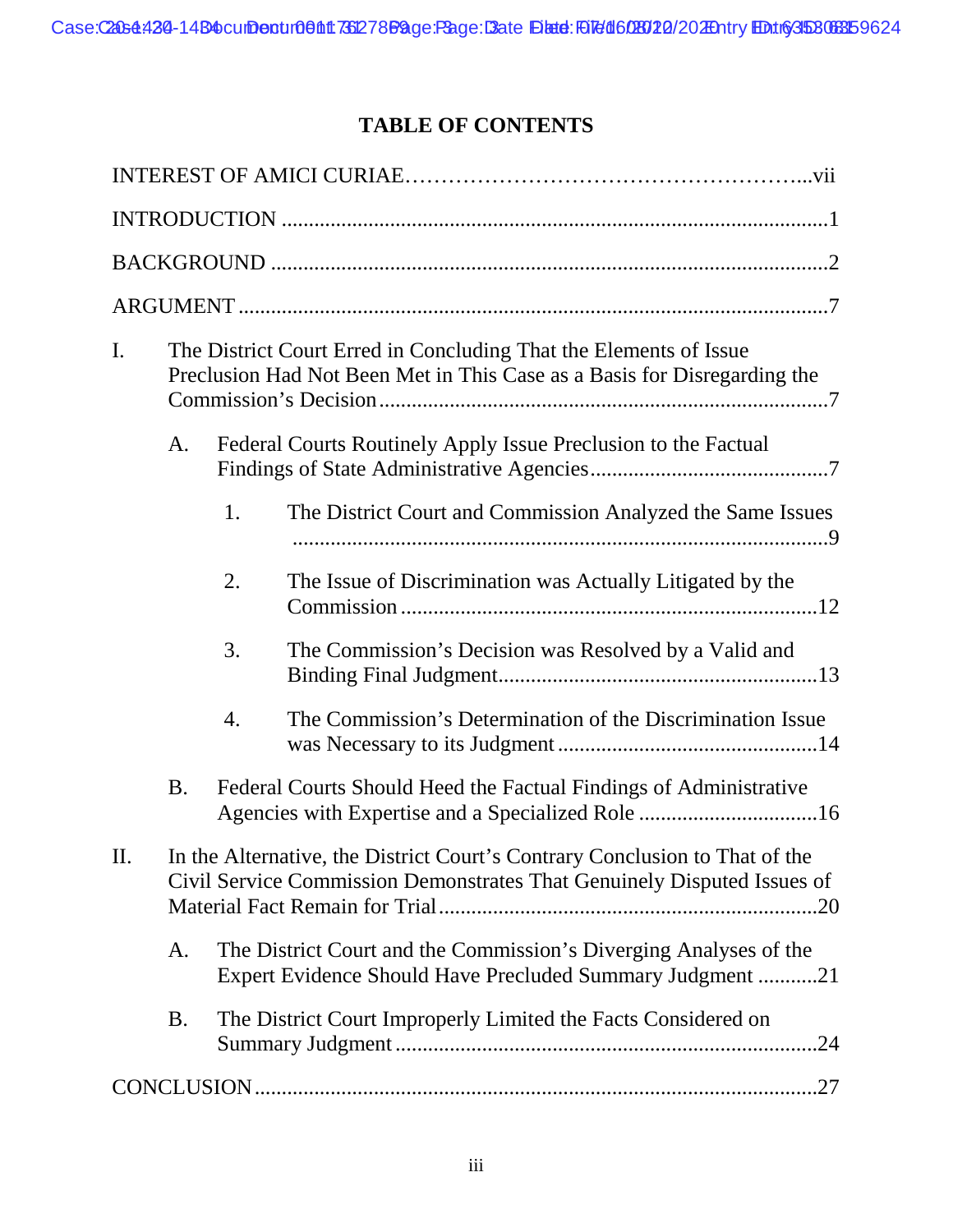# **TABLE OF AUTHORITIES**

| Barlatier v. Local Motion, Inc.,<br>No. 16-CV-11916-LTS, 2018 WL 6307861 (D. Mass. Dec. 3, |
|--------------------------------------------------------------------------------------------|
| Brunson v. Wall,                                                                           |
| Buckhalter v. Pepsi-Cola Gen. Bottlers, Inc.,                                              |
| City of Beverly v. Civil Serv. Comm'n,                                                     |
| City of Cambridge v. Civil Serv. Comm'n,                                                   |
| Currie v. Group Ins. Comm'n,                                                               |
| Davignon v. Hodgson,                                                                       |
| DiRado v. Civil Serv. Comm'n,                                                              |
| Glob. Naps, Inc. v. Mass. Dep't of Telecomms. & Energy,                                    |
| Grosso v. Surface Transp. Bd.,                                                             |
| Herrera v. Churchill McGee, LLC,                                                           |
| Jones v. City of Bos.,                                                                     |
| Lannan v. Levy & White,                                                                    |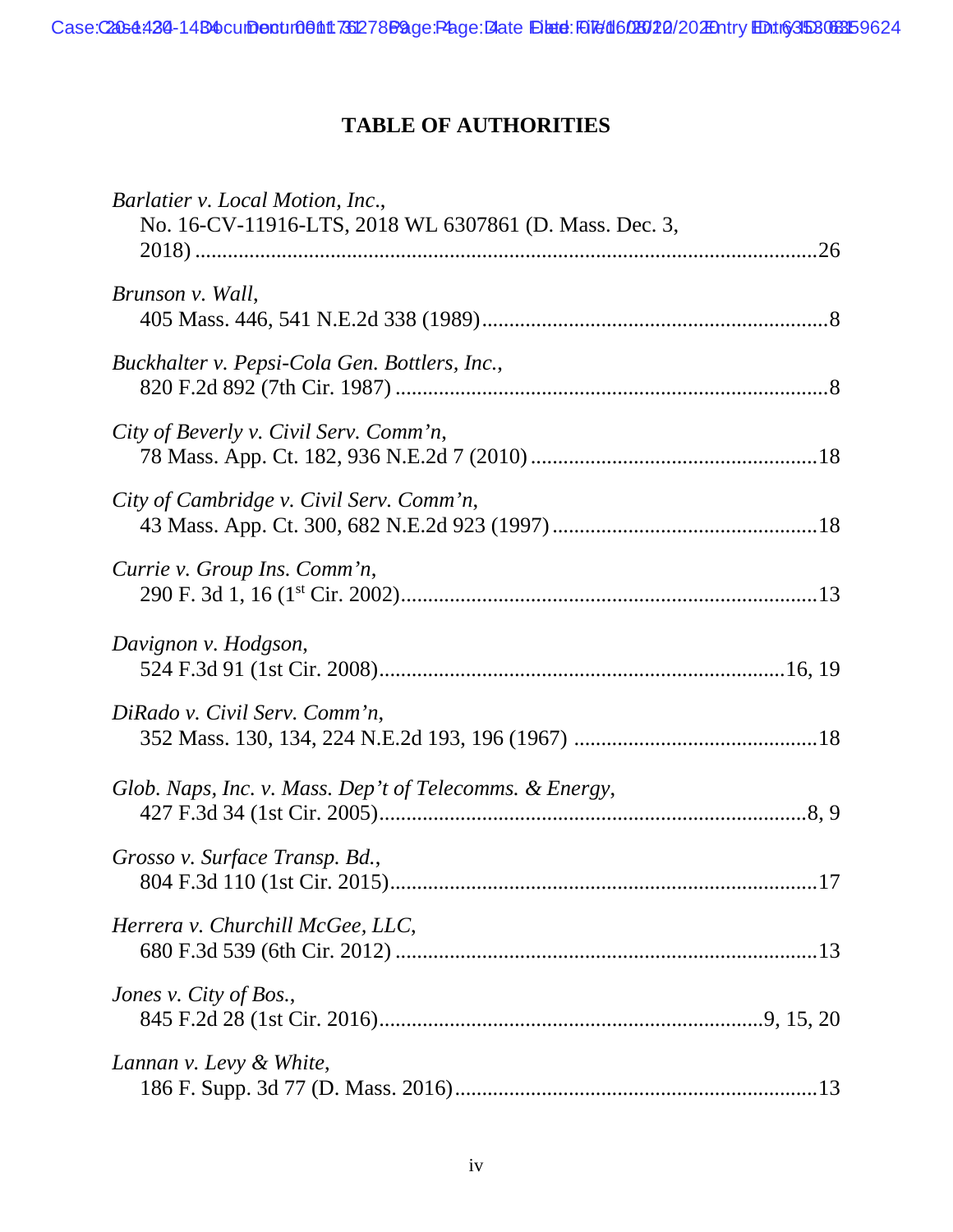| Manganella v. Evanston Ins. Co.,                                                                                      |
|-----------------------------------------------------------------------------------------------------------------------|
| McDonnell Douglas Corp. v. Green,                                                                                     |
| McInnes v. State of Cal.,                                                                                             |
| Pepperell Assocs. v. U.S. E.P.A.,                                                                                     |
| Photographic Illustrators Corp. v. Orgill, Inc.,<br>370 F. Supp. 3d 232 (D. Mass. 2019), aff'd, 953 F.3d 56 (1st Cir. |
| Quinn v. City of Bos.,                                                                                                |
| Ross v. Framingham Sch. Comm.,<br>44 F. Supp. 2d 104 (D. Mass. 1999), <i>aff'd</i> , 229 F.3d 1133 (1st Cir.          |
| Sensing v. Outback Steakhouse of Fla., LLC,                                                                           |
| Sterling Equip., Inc. v. Gibson,<br>No. CV 18-11230-RGS, 2019 WL 2870734 (D. Mass. July 3,                            |
| Tex. & P. Ry. Co. v. Abilene Cotton Oil Co.,                                                                          |
| Town of Brookline v. Gorsuch,                                                                                         |
| U.S. v. Utah Constr. & Min. Co.,                                                                                      |
| U. of Tenn. v. Elliott,                                                                                               |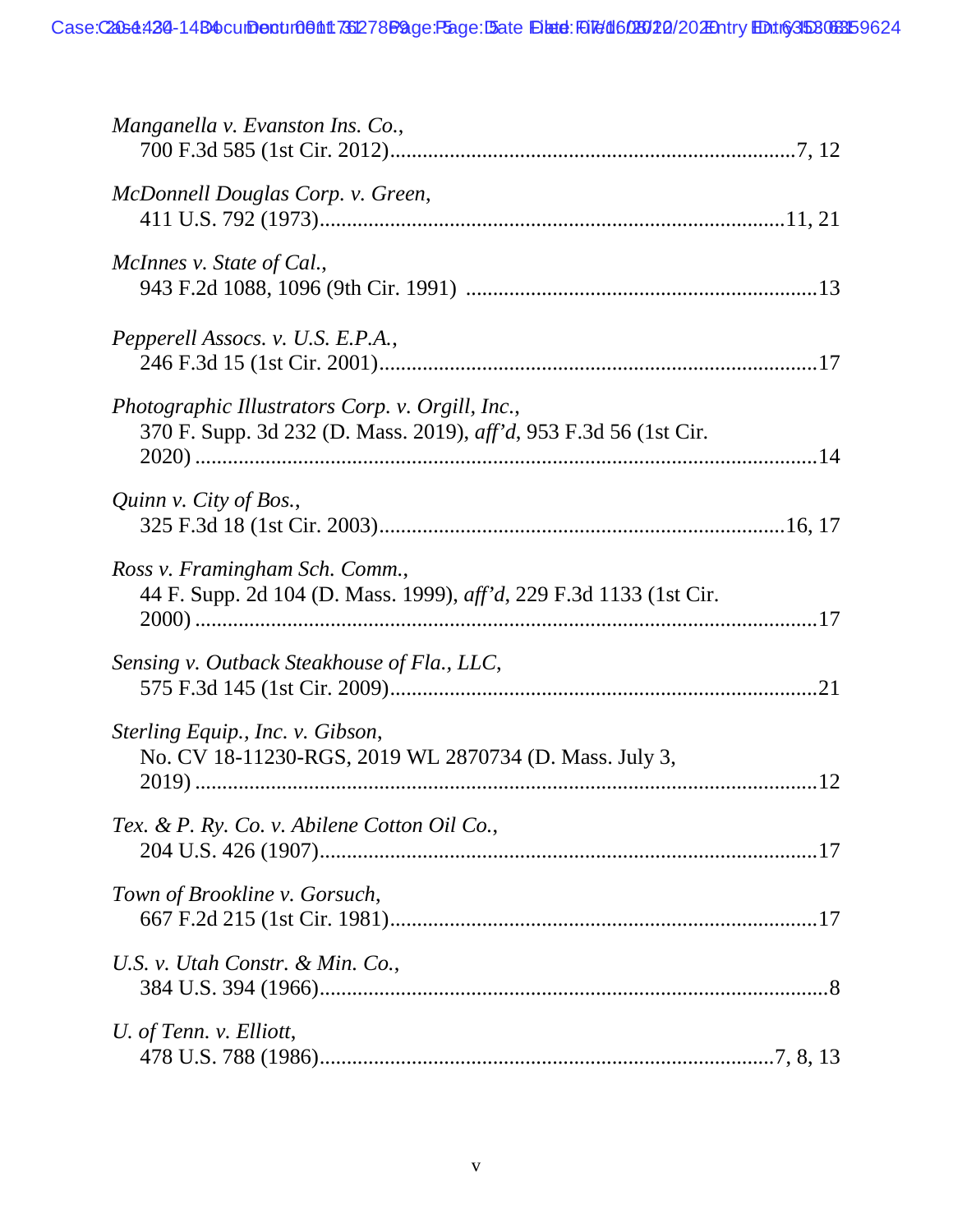# **Statutes**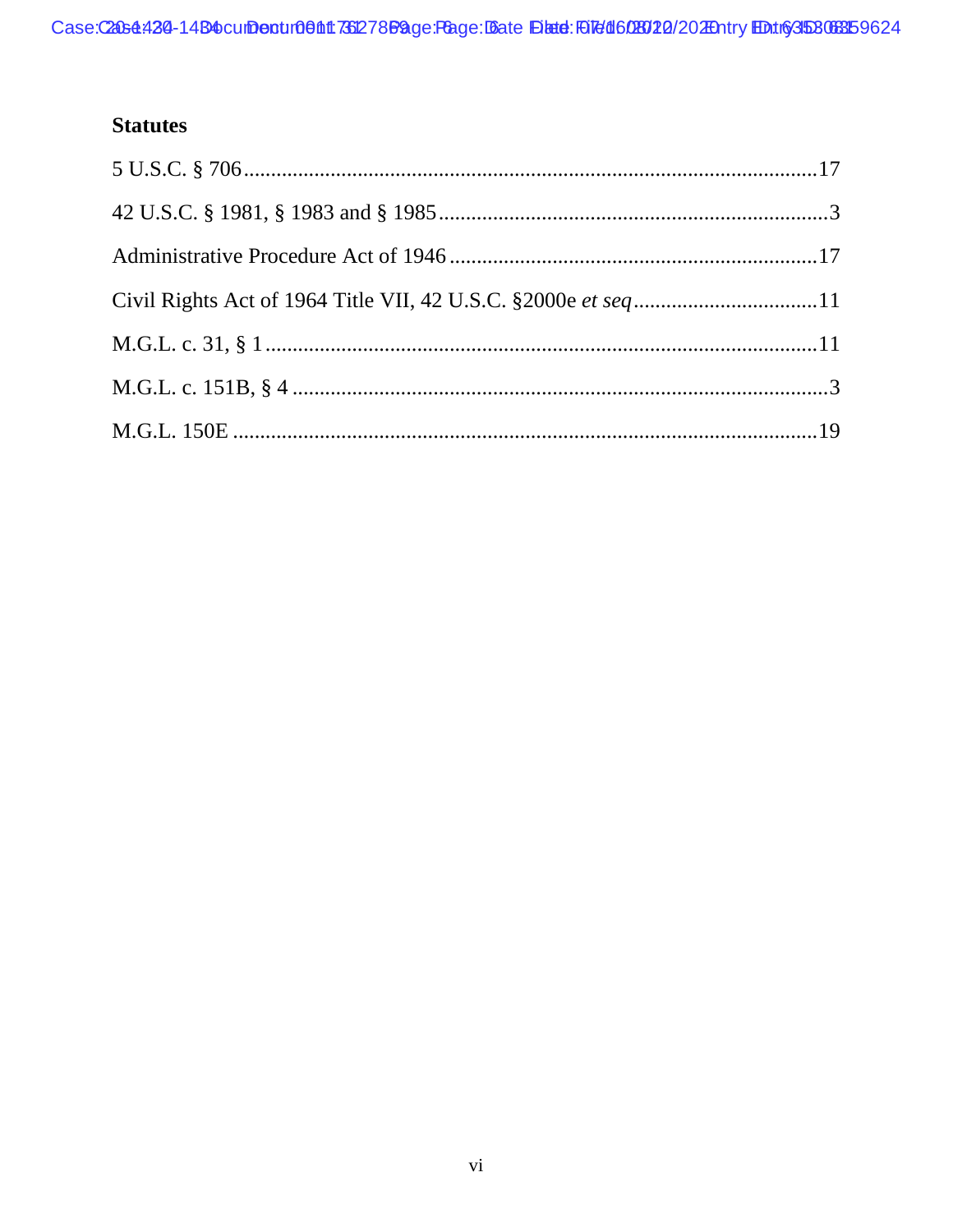#### **INTEREST OF AMICI CURIAE**<sup>1</sup>

**Lawyers for Civil Rights** ("LCR") fosters equal opportunity and fights discrimination on behalf of people of color and immigrants. LCR engages in creative and courageous legal action, education, and advocacy, in collaboration with law firms and community partners. As part of this work, LCR has long sought to root out discrimination in the workplace. This has included challenges to policies and practices that contribute to the barriers vulnerable employees face when reporting discrimination in the workplace.

Founded in 1969, the **Boston Society of Vulcans of Massachusetts** ("BSVM") is a community-based non-profit organization of Black and Latino firefighters and local civilians, who work together to empower urban Boston residents to pursue public safety careers and to promote knowledge and safety skills through prevention education programs and resources. During BSVM's 30-plus years of serving the urban community, it has been instrumental in addressing cultural and gender diversity in the Boston Fire Department, including helping to bring the *Beecher* litigation that challenged discriminatory employment practices for firefighters and resulted in a consent decree that transformed the hiring process for

<sup>&</sup>lt;sup>1</sup> As required by Local Rule  $29(c)(5)$ , *amici curiae* state that: (a) no party's counsel authored this brief in whole or in part; (b) no party or party's counsel contributed money that was intended to fund preparing or submitting this brief; and (c) no person—other than *amici curiae*, its members, or its counsel—contributed money that was intended to fund preparing or submitting this brief.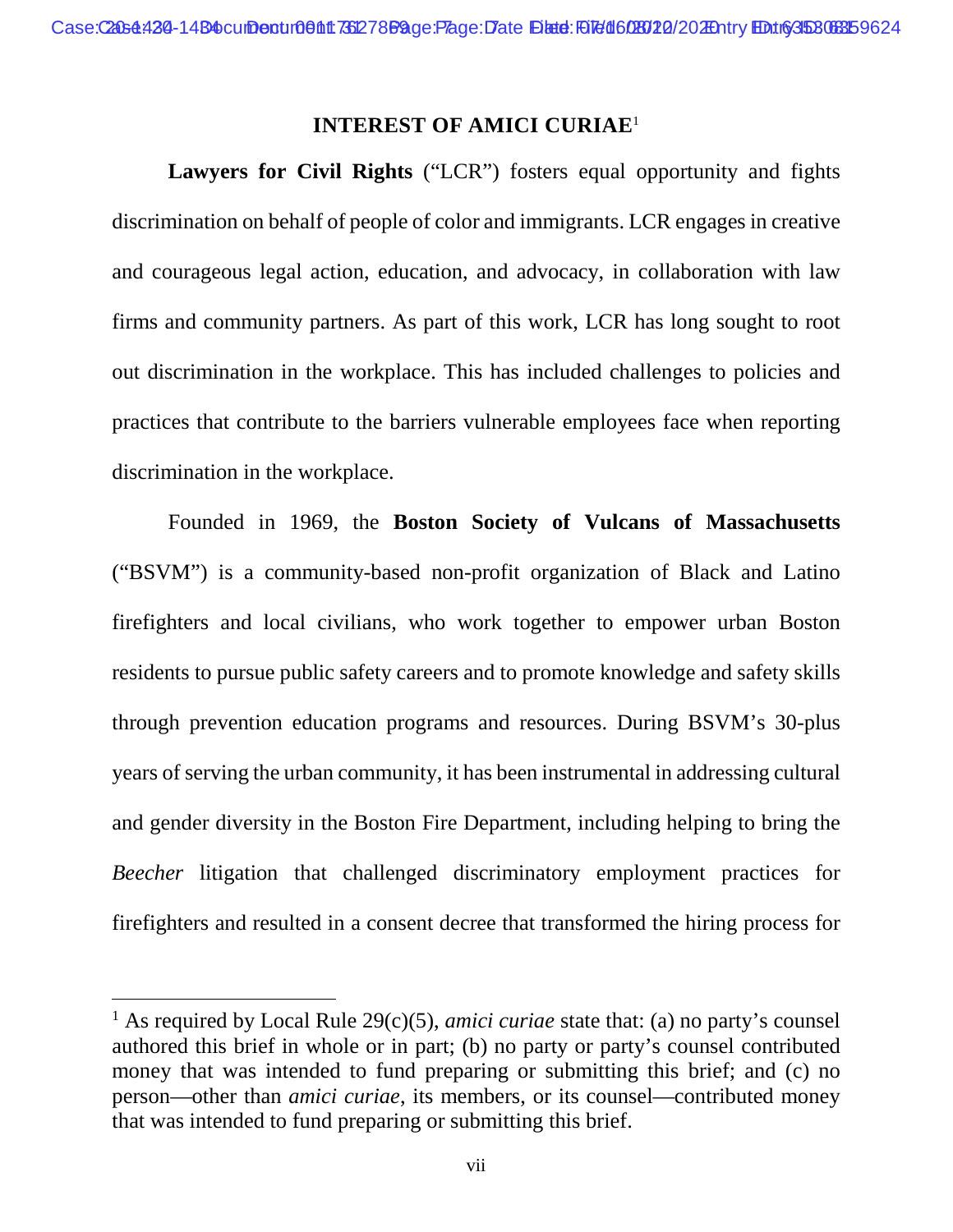firefighters in Massachusetts. *Bos. Chapter, NAACP, Inc. v. Beecher*, 504 F.2d 1017 (1st Cir. 1974), *cert. denied*, 421 U.S. 910 (1975). BSVM therefore has a strong interest in ensuring that federal anti-discrimination laws are properly interpreted and applied, that unfair and unjust barriers do not stand as obstacles to hiring, and that there is retention of minority individuals for public safety positions.

**The Charles Hamilton Houston Institute for Race and Justice at Harvard Law School** ("CHHIRJ") was launched in September 2005 by Charles J. Ogletree, Jr., Jesse Climenko Professor of Law. The Institute honors and continues the unfinished work of Charles Hamilton Houston, who engineered the multi-year legal strategy that led to the unanimous 1954 Supreme Court decision *Brown v. Board of Education*, repudiating the doctrine of "separate but equal" schools for Black and white children. Our long-term goal is to ensure that every member of our society enjoys equal access to the opportunities, responsibilities, and privileges of membership in the United States. This must include ensuring freedom from discrimination in public service and appropriate redress when public entities create or ignore work environments that foster or tolerate racial disparagement and deny equality of opportunity and advancement to Black people and other people of color.

Pursuant to Fed R. App. P. 29(a)(2), all parties have consented to the filing of this amicus brief.

viii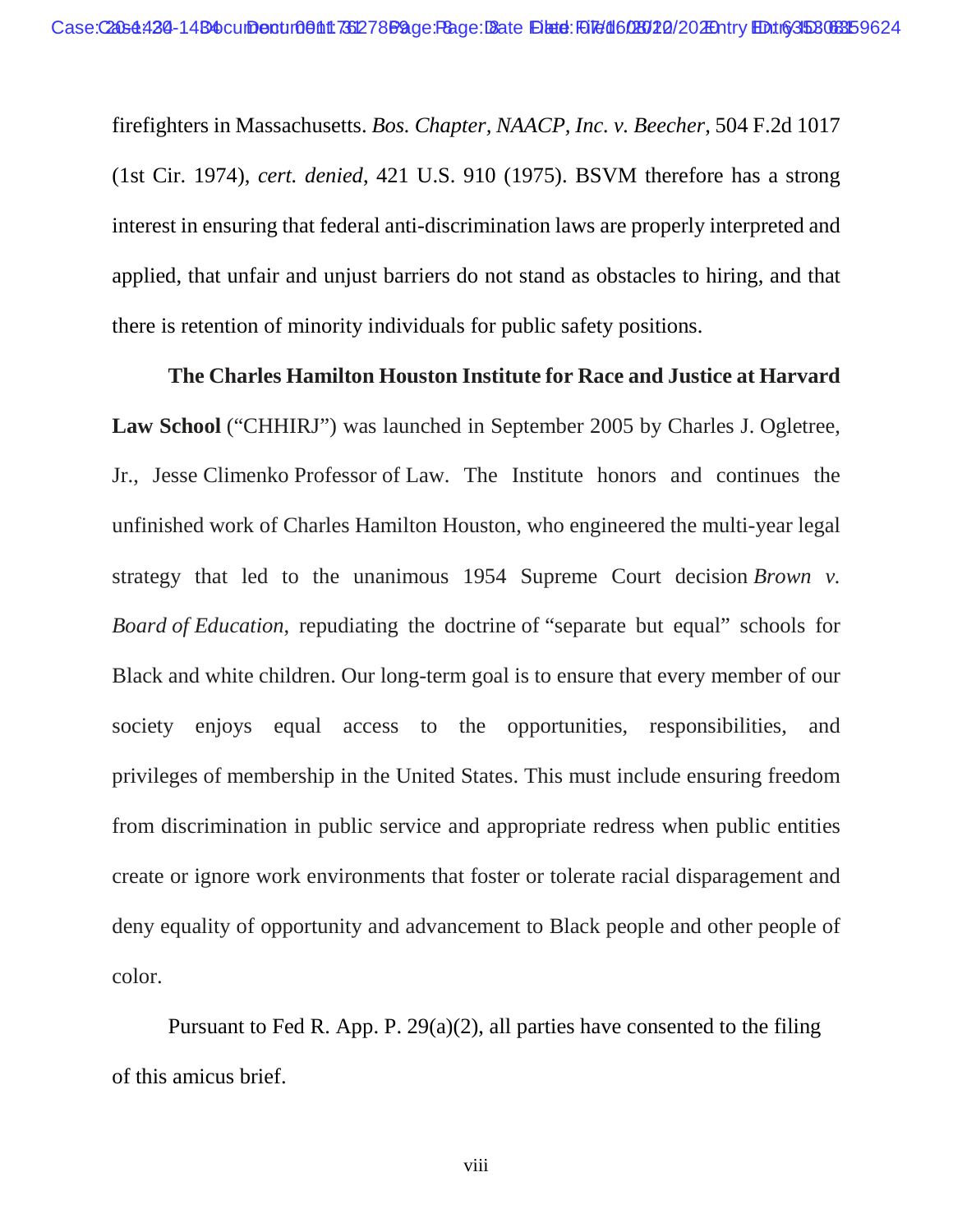#### **INTRODUCTION**

In granting summary judgment for the Town of Brookline and the Brookline Select Board, the District Court concluded that it was not required to give deference to the factual findings of the Massachusetts Civil Service Commission unless the elements of issue preclusion were met. Indeed, the Commission had already ruled, after ten full days of hearing, that the Town improperly terminated Gerald Alston from his employment as a Brookline firefighter on the basis of systemic racism and employment discrimination.

Despite the Commission's thorough factual findings on the very same issues, and without any analysis whatsoever as to issue preclusion, the District Court rejected the Commission's findings in a footnote, and without further discussion or analysis. While in many cases a Civil Service Commission ruling will not preclude civil rights claims later brought in federal court, the District Court's invocation of issue preclusion in this case required its application of that legal standard. Had the District Court undertaken a proper analysis, it would have concluded that the elements of issue preclusion were met and deferred to the Commission's factual findings as a basis to deny summary judgment.

Instead, the District Court made contrary findings to the Commission and granted summary judgment to the Defendants—an act that in itself demonstrates there are disputed issues of fact for trial. Moreover, as a matter of policy, at the very

1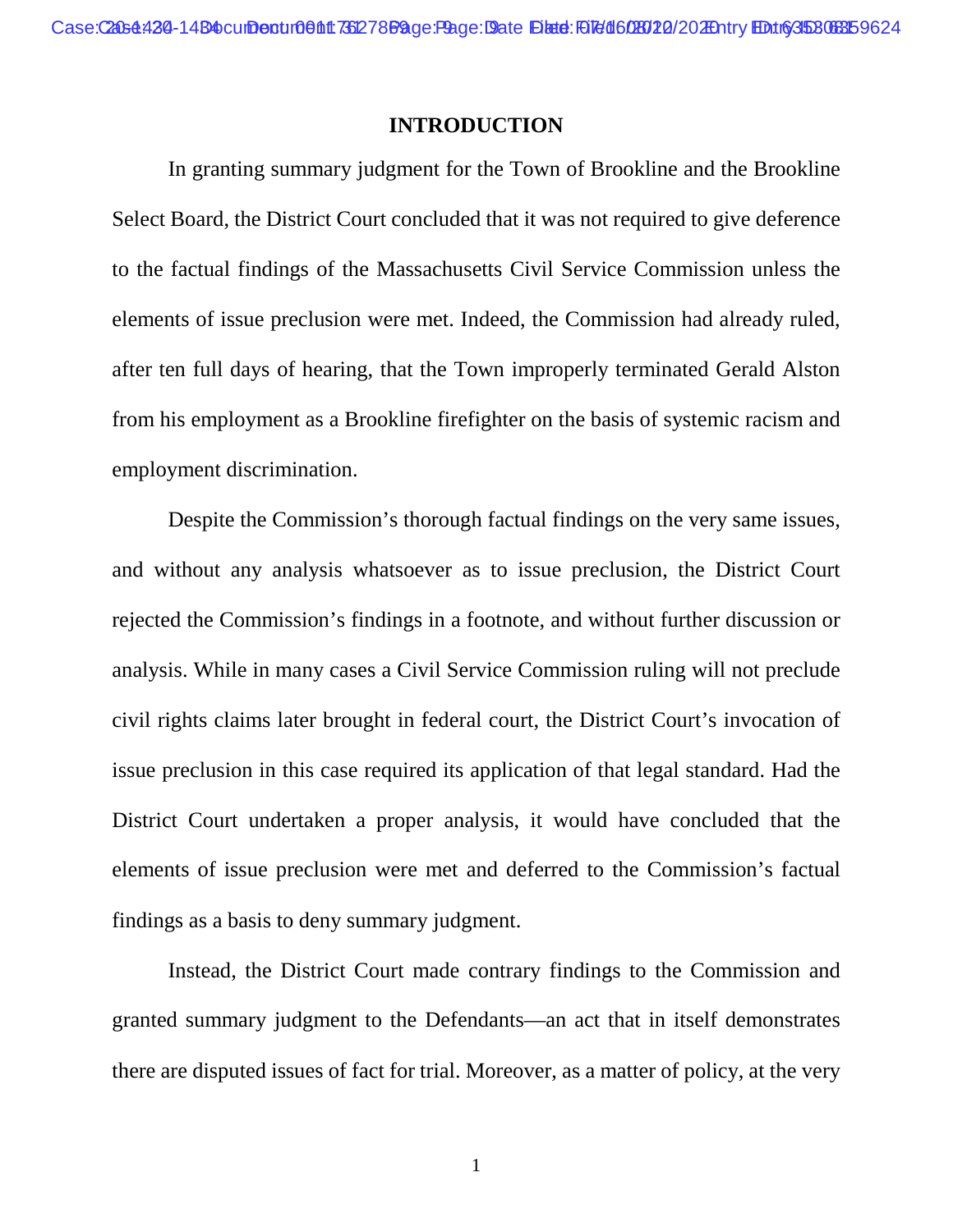least the District Court should have relied on the findings of the Commission—the agency specifically charged with investigating employment discrimination claims of public employees—rather than substituted its own judgment to make contrary findings. For any of these reasons and, as further set forth below, this Court should vacate the District Court's summary judgment order in favor of the Town of Brookline and the Brookline Select Board and remand for trial.

#### **BACKGROUND**

On May 30, 2010, a white Brookline Fire Lieutenant, Paul Pender, made the racist comment, "fucking [n-word]," on the voicemail of his African American Fire Department colleague, Brookline Firefighter Gerald Alston. Add. 281; Add. 172.<sup>2</sup> The Massachusetts Civil Service Commission ("Commission" or "CSC") found that during the years that followed this incident, the Town of Brookline ("Town") conducted several investigations that confirmed Pender's discriminatory conduct, but it nevertheless promoted him to Captain. When Alston complained about this, the Town engaged in further discriminatory and retaliatory conduct, which two psychiatrists found took a psychological toll on him. On October 5, 2016, the Brookline Select Board voted to terminate Alston. Add. 284. The Town's response to Pender's conduct and its treatment of Alston, including his termination, have been

<sup>&</sup>lt;sup>2</sup> References to the Addendum and Appendix herein will be indicated as "Add." and "A." respectively.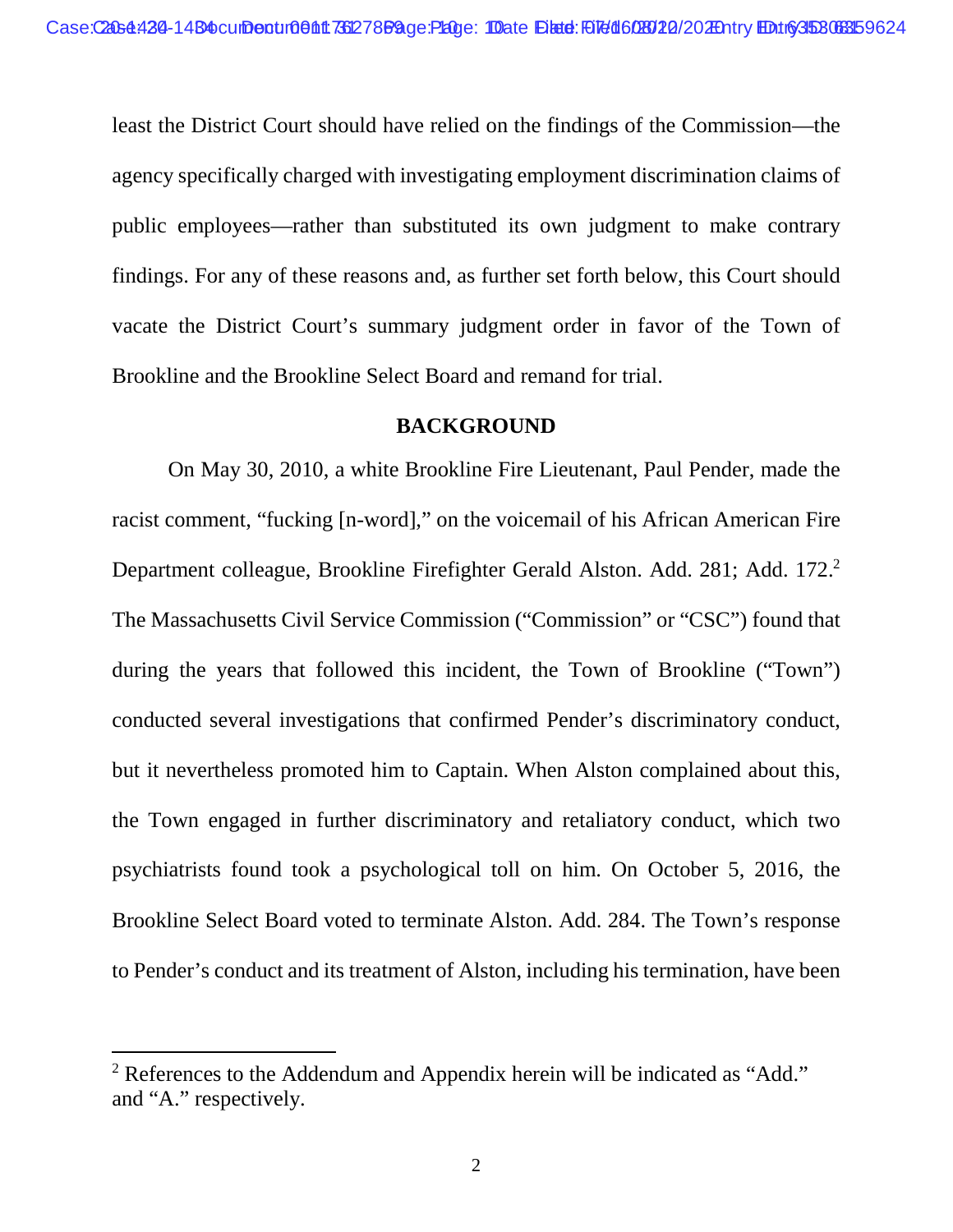key issues in the disputes between the parties in state and federal litigation as well as before the Commission.

During the period between Pender's 2010 racist comment and Alston's 2016 termination, Alston filed two lawsuits against the Town and its employees. First, on June 17, 2013, Alston filed a Complaint in Massachusetts Superior Court, Norfolk County (Case No. 1382CV00898), alleging racial discrimination and retaliation under the Massachusetts anti-discrimination statute, M.G.L. c. 151B, § 4. The court dismissed the case on procedural grounds on July 8, 2014.

Second, on December 1, 2015, Alston filed a Complaint in District Court (Case No. 1:15-cv-13987-GAO)—the lawsuit underlying this appeal. Alston raised claims of racial discrimination and retaliation against the Town and Select Board members in their official and individual capacities (collectively the "Town Defendants") under the First and Fourteenth Amendments, as well as 42 U.S.C. § 1981, § 1983 and § 1985. *See* A. 60–114; A. 315–17.

With respect to the Fourteenth Amendment claims, Alston alleged that:

[T]he Town Defendants violated the Fourteenth Amendment guarantee of equal protection and freedom from racial discrimination by executing a policy, practice, and custom of opposing racial equality, enforcing racial subordination, engaging in affirmative action and favoritism towards white residents and employees, and retaliating against persons who protest racial discrimination.

A. 315–16. Alston's Fourth Amended Complaint also alleged that his October 2016 termination was "for pretextual reasons." A. 287.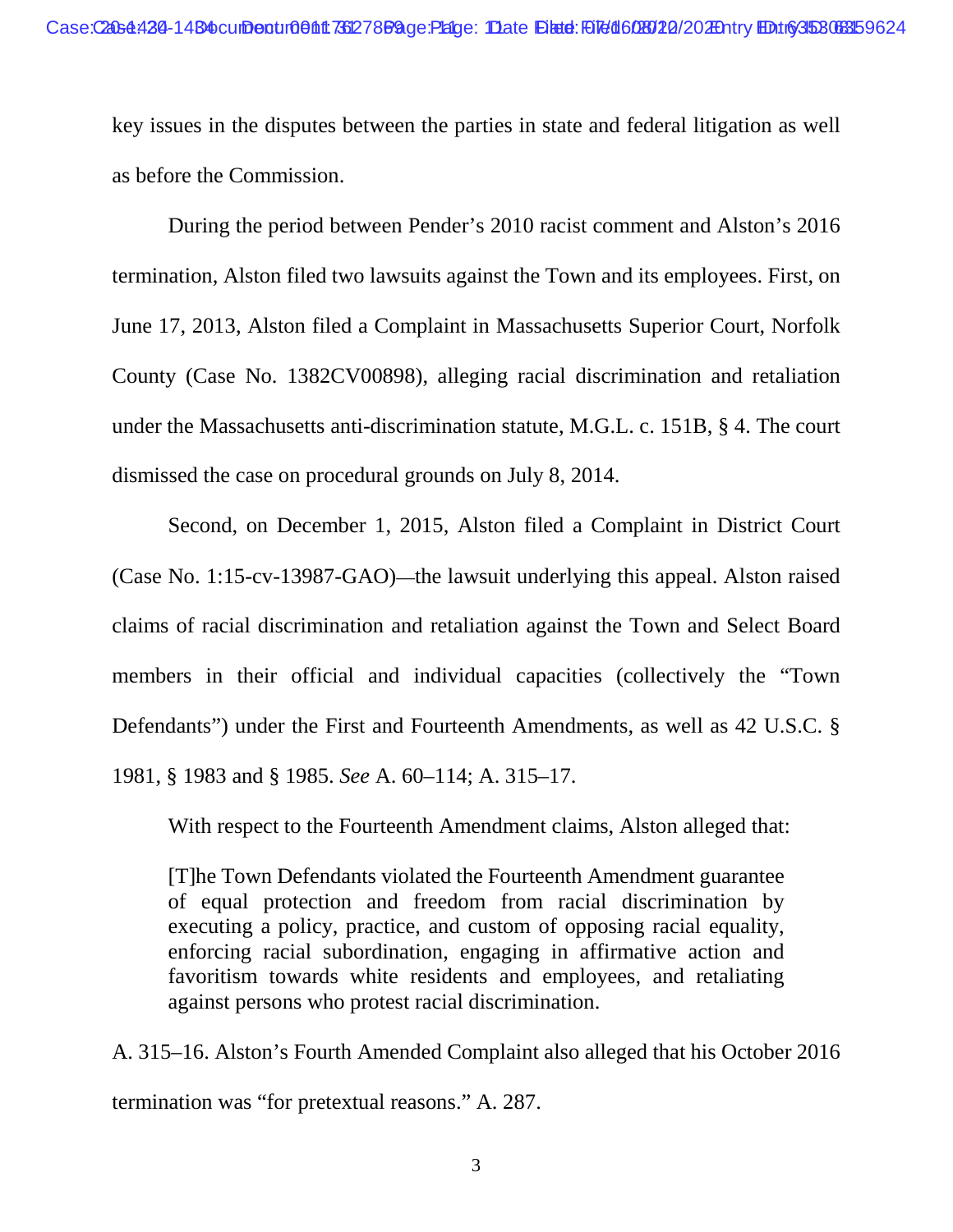Shortly after Alston's October 2016 termination, he filed a timely appeal of his discharge at the Commission, arguing that his termination violated civil service rules because it was discriminatory. Add. 173. The Commission subsequently held a full evidentiary hearing over ten days in July 2018, which included a series of stipulated facts, testimony from fourteen live witnesses, and 280 exhibits. Add. 173– 74. On February 14, 2019, the Commission issued its 83-page decision ("Commission Decision" or the "Decision") finding that the Town failed to show just cause for terminating Alston and ordered that he be returned to his position without loss of compensation or other rights.<sup>3</sup> Add. 254. Importantly, the Commission's Chairman found that:

After reviewing all of the evidence, including the testimony of Firefighter Alston, I have concluded that Mr. Pender's use of the racial epithet "fucking [n-word]", coupled with subsequent actions and inactions by Town officials at all levels, which compounded the racist comment into an avalanche of unfair, arbitrary, capricious and retaliatory behavior that infringed on Firefighter Alston's civil service rights, made it impossible for him to perform his job as a Brookline firefighter.

*See* Add. 241.

One month after the Commission's Decision, the Town Defendants moved for

summary judgment in the District Court. The summary judgment record contained

 $3$  The Commission's Decision was affirmed on August 2, 2019 by the Massachusetts Superior Court, Suffolk County (Case No. 1984CV00853). A. 4252–66. The Town's further appeal of the Decision to the Massachusetts Appeals Court is still pending (2020-P-0105).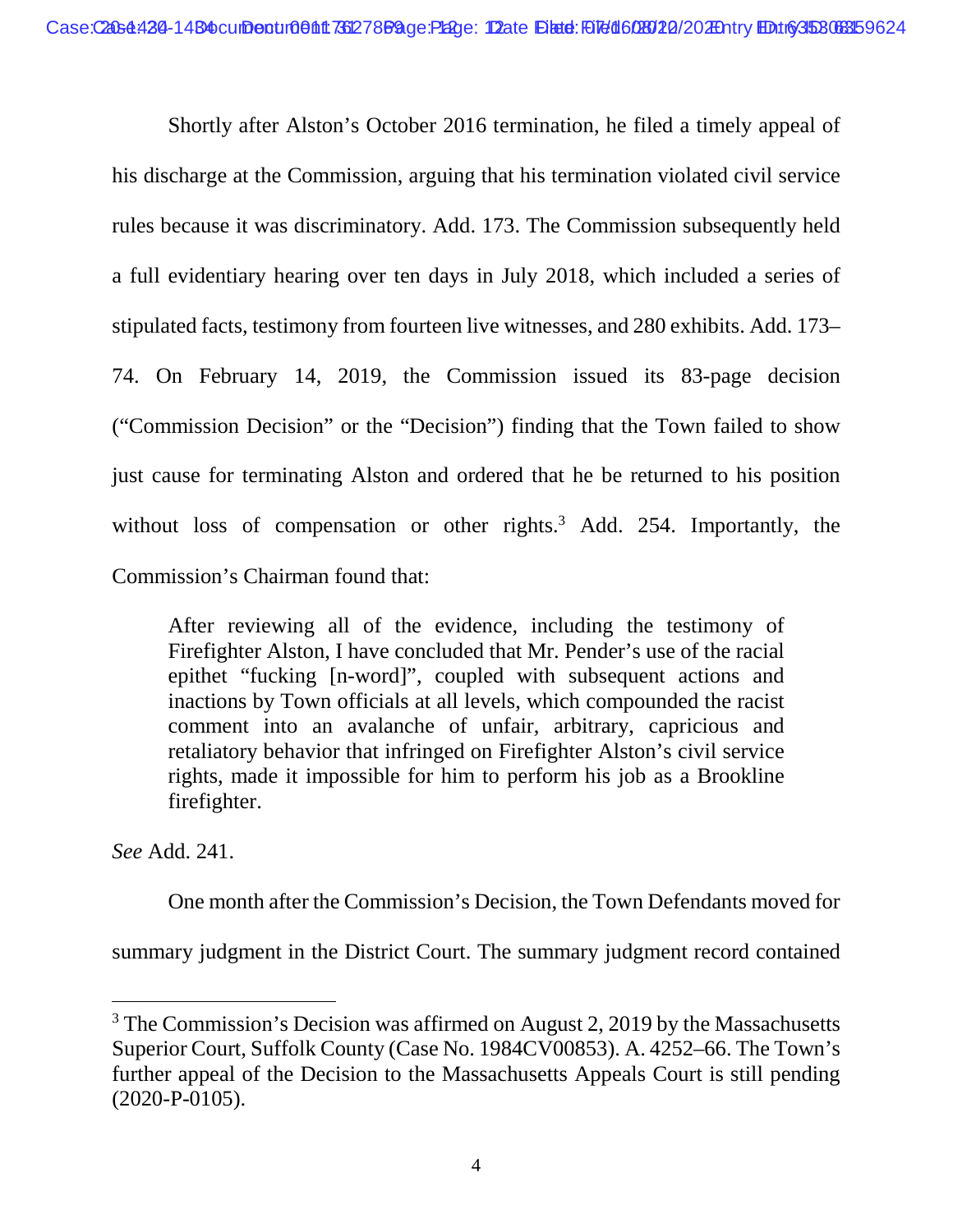approximately 160 exhibits including the Commission's Decision, written discovery responses, and dozens of deposition transcripts and affidavits including those of Alston, Pender, and other Town Defendants and officials. A. 464–624. Over 100 exhibits submitted to the District Court overlapped with those presented to the Commission. *Id*. Because the same core set of facts underlie Alston's District Court claims and Commission claims, Alston's opposition to the Town Defendants' motion for summary judgment argued that:

The facts presented at the civil service hearing, and the inferences drawn from those facts, were plainly sufficient to permit a reasonable fact finder—the chair of the Commission—to reject the Town's claim to have terminated Alston in good faith and for non-discriminatory and non-retaliatory reasons. It is not a leap to conclude that [a] reasonable jury, with the benefit of a full trial, could reject the same defenses proffered by the Defendants in this case. A jury would also be permitted to find, as did the Commission, that Alston's termination was retaliatory and discriminatory on the basis of race.

A. 2947. Alston also argued that:

At trial, the Defendants may be precluded from even arguing these issues notwithstanding that the statutes to be applied here are different than the ones at issue in the civil service proceeding.

*Id.* 

On April 2, 2020, the District Court granted the Town Defendants' motion for summary judgment. Add. 280–88. It also summarily rejected Alston's arguments regarding consideration of the Commission's Decision and the potential application of issue preclusion, stating in a footnote only that: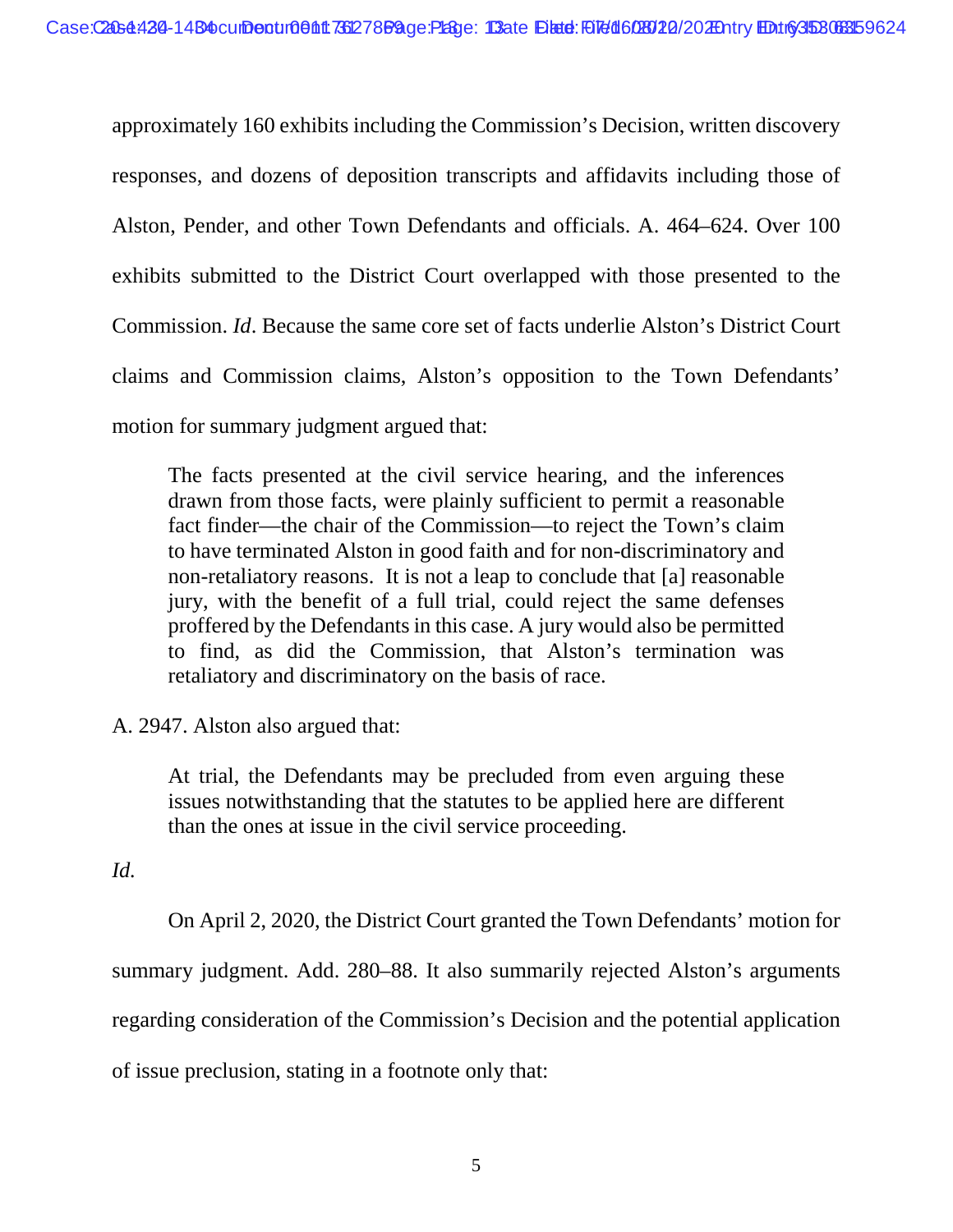In February 2019, the Massachusetts Civil Service Commission ("CSC") concluded that the Town did not have just cause to terminate Alston under the state civil service law. *See* Mass. Gen. Laws ch. 31, § 1. Alston argues that the CSC's findings and conclusions are binding on this Court, and his opposition to summary judgment relies heavily on the CSC decision. However, federal courts are not required to give deference to the findings of state administrative agencies unless they satisfy the necessary elements of issue preclusion: (1) the issues raised in the two actions are the same; (2) the issue was actually litigated in the earlier action; (3) the issue was resolved by a valid and binding final judgment; and (4) the determination of the issue was necessary to that judgment. *See Jones v. City of Bos.*, 845 F.2d 28, 33 (1st Cir. 2016); *Manganella v. Evanston Ins. Co.*, 700 F.3d 585, 591 (1<sup>st</sup> Cir. 2012). Here, the CSC decision does not require deference because it does not satisfy these requirements. Alston makes no developed argument to the contrary.

Add. 284. In other words, the District Court rejected the Commission's Decision on the basis that the elements of issue preclusion had not been satisfied without any analysis whatsoever.

Nor did the District Court address the alternative argument that even if the Commission Decision was not entitled to preclusive effect, it was nevertheless strong evidence that a rational fact-finder could determine that race discrimination underlaid the Town Defendants' decision to terminate Alston, thereby raising genuine issues of material facts. Ignoring the mountain of evidence before it, the District Court found that "Alston has not produced evidence that would raise a triable dispute." Add. 287. This conclusion was ironic, given that the District Court analyzed substantially the same set of facts as the Commission (including two key psychiatric expert reports about Alston), arrived at the opposite conclusion as the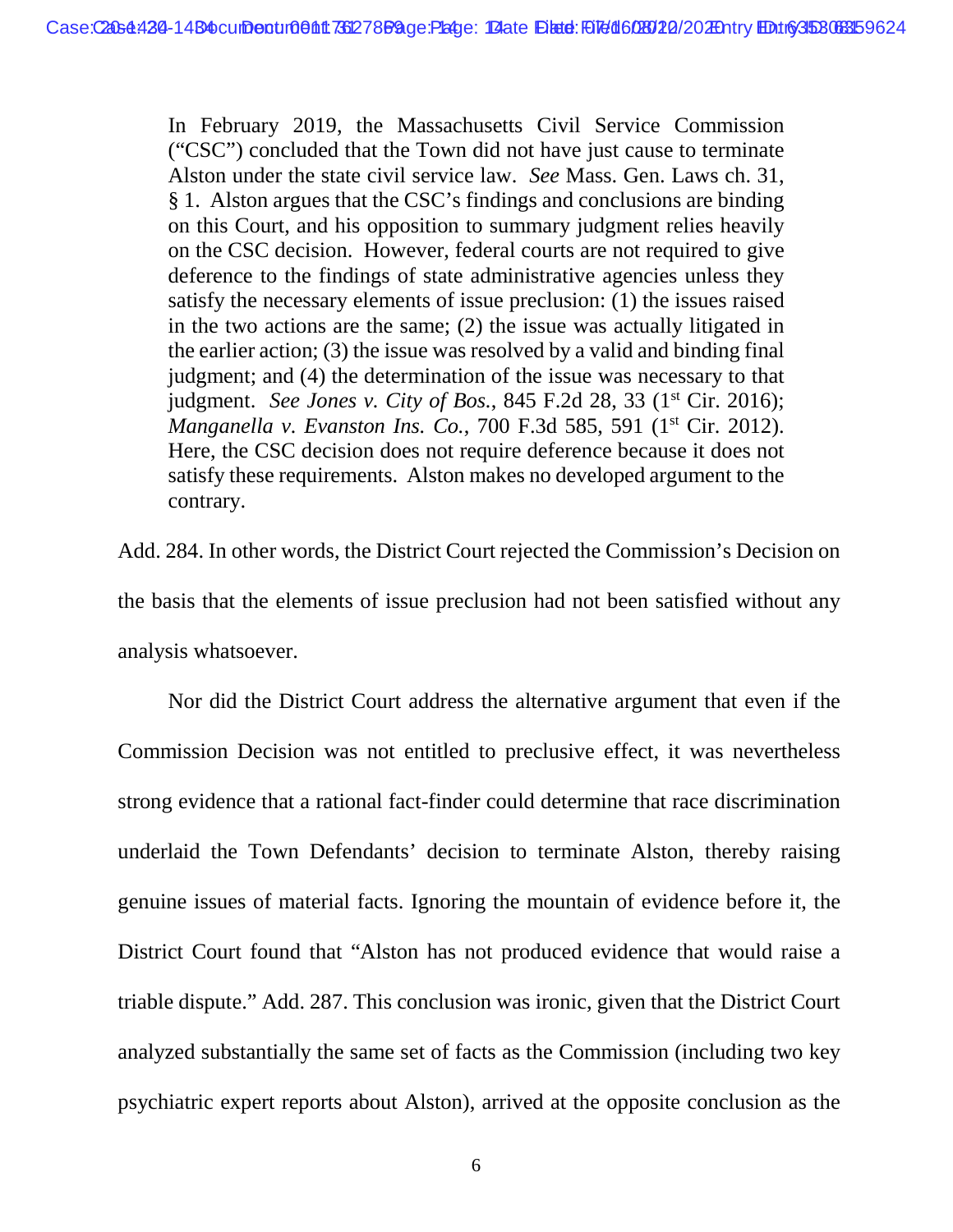Commission, and then averred that there was no genuine dispute. This Court should reverse the District Court's summary judgment order and remand the case for trial.

### **ARGUMENT**

## **I. The District Court Erred in Concluding That the Elements of Issue Preclusion Had Not Been Met in This Case as a Basis for Disregarding the Commission's Decision**

The District Court's conclusory assertion that the elements of issue preclusion were not met in this case constitutes a legal error. While a Commission ruling will not necessarily preclude civil rights claims later brought in federal court, the unique circumstances of this case required the District Court to conduct the issue preclusion analysis. "The applicability *vel non* of preclusion principles is a question of law" and is therefore reviewed *de novo. Manganella v. Evanston Ins. Co.*, 700 F.3d 585, 590 (1st Cir. 2012) (quoting *Monarch Life Ins. Co. v. Ropes & Gray*, 65 F.3d 973, 978 (1st Cir. 1995)). Had the District Court undertaken a proper, thorough analysis, it would have concluded that the elements of issue preclusion were satisfied, and summary judgment would not have been granted.

## **A. Federal Courts Routinely Apply Issue Preclusion to the Factual Findings of State Administrative Agencies**

The United States Supreme Court has held that a state agency's factual findings have preclusive effect in federal courts. In *Univ. of Tenn. v. Elliott*, the Supreme Court held that: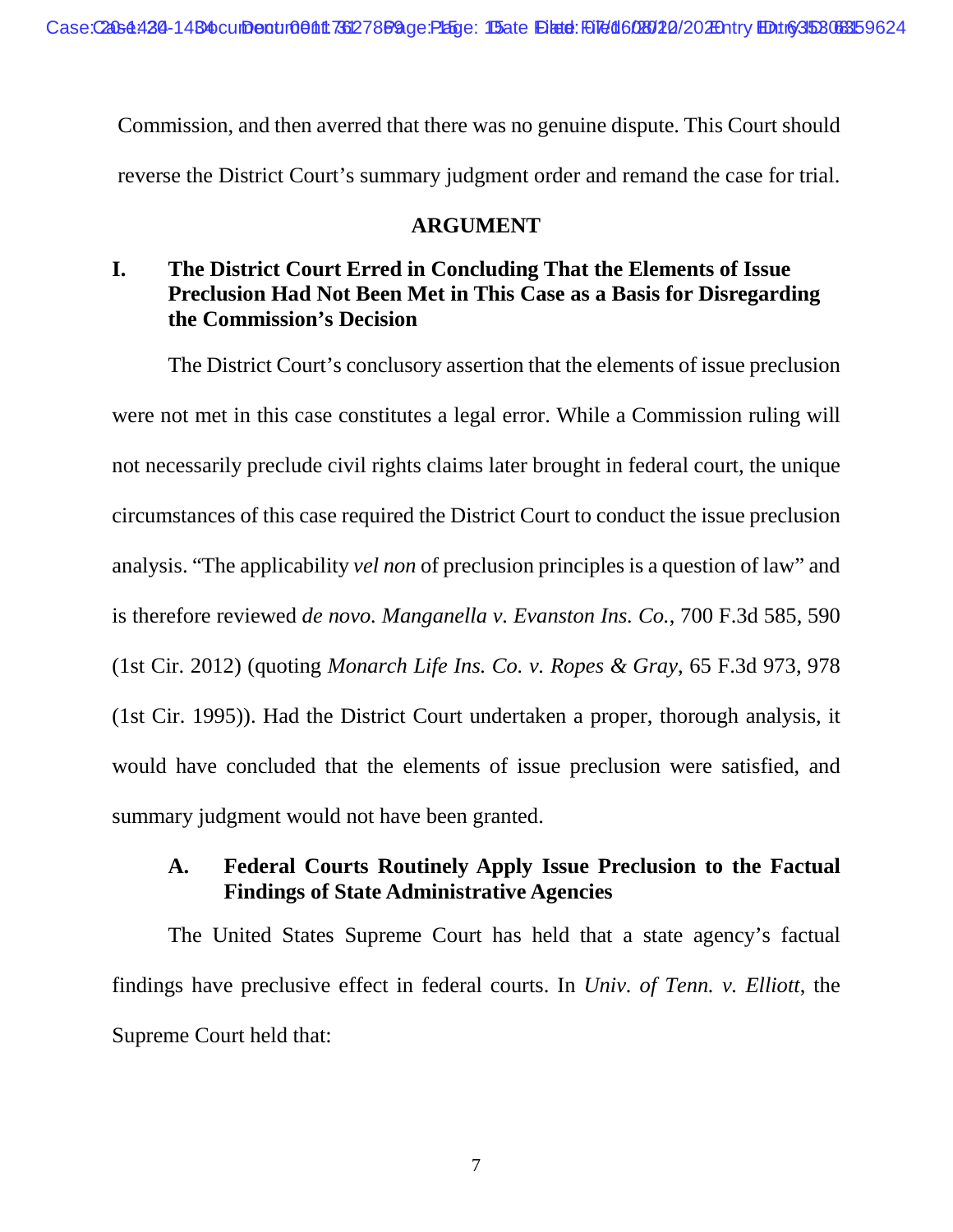[w]hen a state agency "acting in a judicial capacity ... resolves disputed issues of fact properly before it which the parties have had an adequate opportunity to litigate,", federal courts must give the agency's factfinding the same preclusive effect to which it would be entitled in the State's courts.

478 U.S. 788, 797–98 (1986) (internal citation omitted).<sup>4</sup> Analyzing Section 1983 claims, the *Elliott* court also held that "Congress, in enacting the Reconstruction civil rights statutes, did not intend to create an exception to general rules of preclusion." *Id*. 5

This Court has also determined that "courts generally favor application of the common-law doctrines of collateral estoppel (as to issues) and res judicata (as to claims) to those determinations of administrative bodies that have attained finality." *Glob. Naps, Inc. v. Mass. Dep't of Telecomms. & Energy*, 427 F.3d 34, 44, n. 8 (1st Cir. 2005) (internal citations and quotations omitted). This is especially true "when the issue has been decided by an administrative agency, be it state or federal, which acts in a judicial capacity." *Id*. (citing *Elliott*, 478 U.S. at 798); *see also U.S. v. Utah Constr. & Min. Co.*, 384 U.S. 394, 422 (1966).

<sup>4</sup> In *Brunson v. Wall*, 405 Mass. 446, 448–50, 541 N.E.2d 338, 339–40 (1989), the Massachusetts Supreme Judicial Court confirmed that decisions of state administrative agencies acting in a judicial capacity have preclusive effect under the laws of the Commonwealth of Massachusetts.

<sup>5</sup>  *See Buckhalter v. Pepsi-Cola Gen. Bottlers, Inc.*, 820 F.2d 892, 893 (7th Cir. 1987) (applying *Elliott* to federal common-law rules of preclusion under the reconstruction civil rights statutes).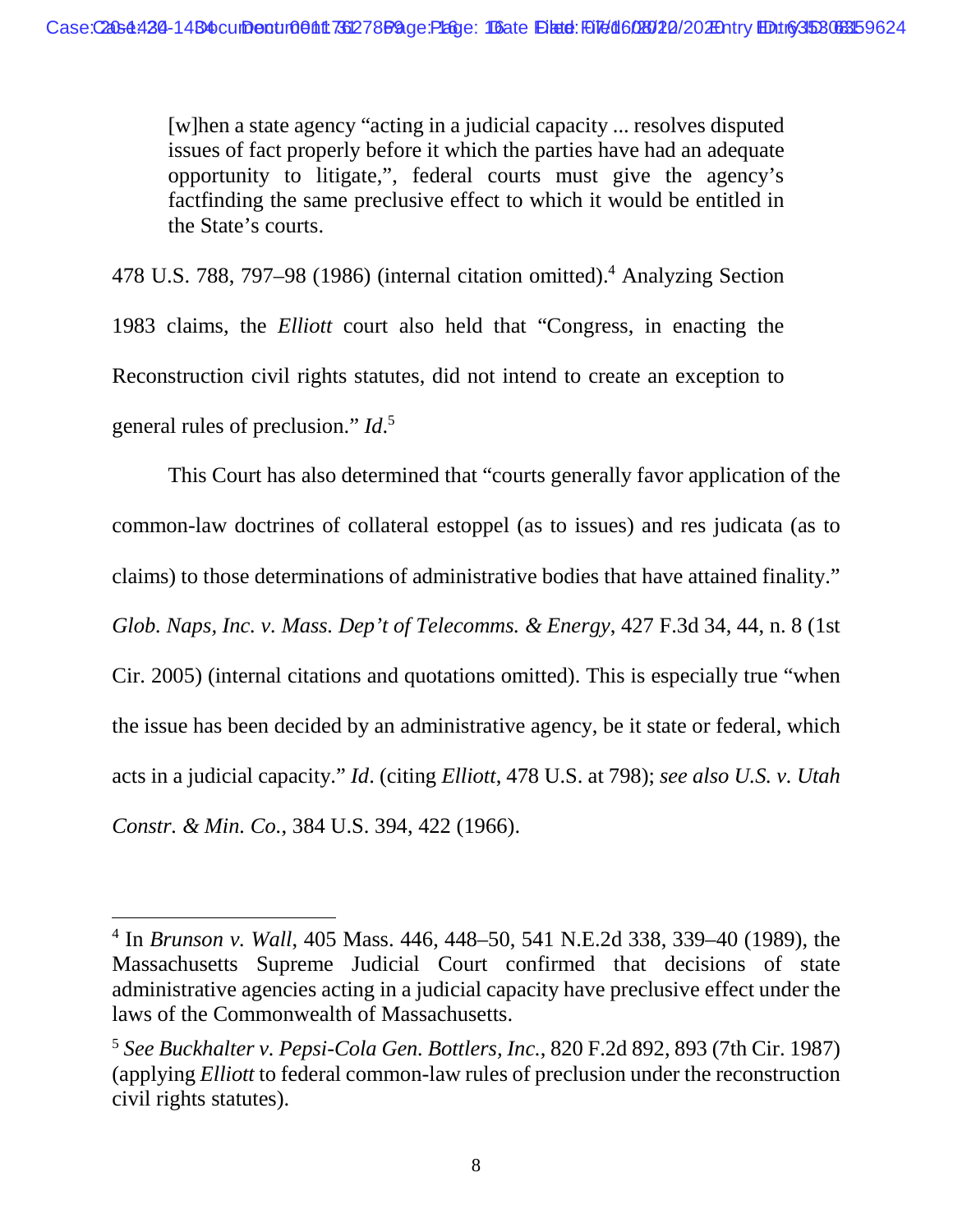Issue preclusion applies when: (1) both the proceedings involved the same issue of law or fact; (2) the parties actually litigated the issue in the prior proceeding; (3) the first court actually resolved the issue in a final and binding judgment; and (4) its resolution of that issue of law or fact was essential to its judgment (i.e., necessary to its holding). *See Glob. Naps*, 427 F.3d at 44 (citing *Monarch Life Ins. Co.*, 65 F.3d at 978).

As shown below, scrutiny of the underlying facts of this case demonstrates that each of the four elements of issue preclusion have been met. Therefore, this Court must hold that the District Court erred in failing to defer to the Commission's findings and reverse the District Court's summary judgment order.

### **1. The District Court and Commission Analyzed the Same Issues**

The first element in the preclusion analysis is whether "the issues raised in the two actions are the same." *Jones v. City of Bos.*, 845 F.2d 28, 33 (citing *Manganella*, 700 F.3d at 591). "The identity of the issues need not be absolute; rather, it is enough that the issues are in substance identical." *Id*. (citing *Manganella*, 700 F.3d at 591; *Montana v. U.S.*, 440 U.S. 147 (1979)). Although Commission proceedings often differ from related federal litigation, in this case the issues are substantively identical.

Here, both the Commission and the District Court were presented with, and analyzed, the same core facts regarding Pender's 2010 racial epithet, subsequent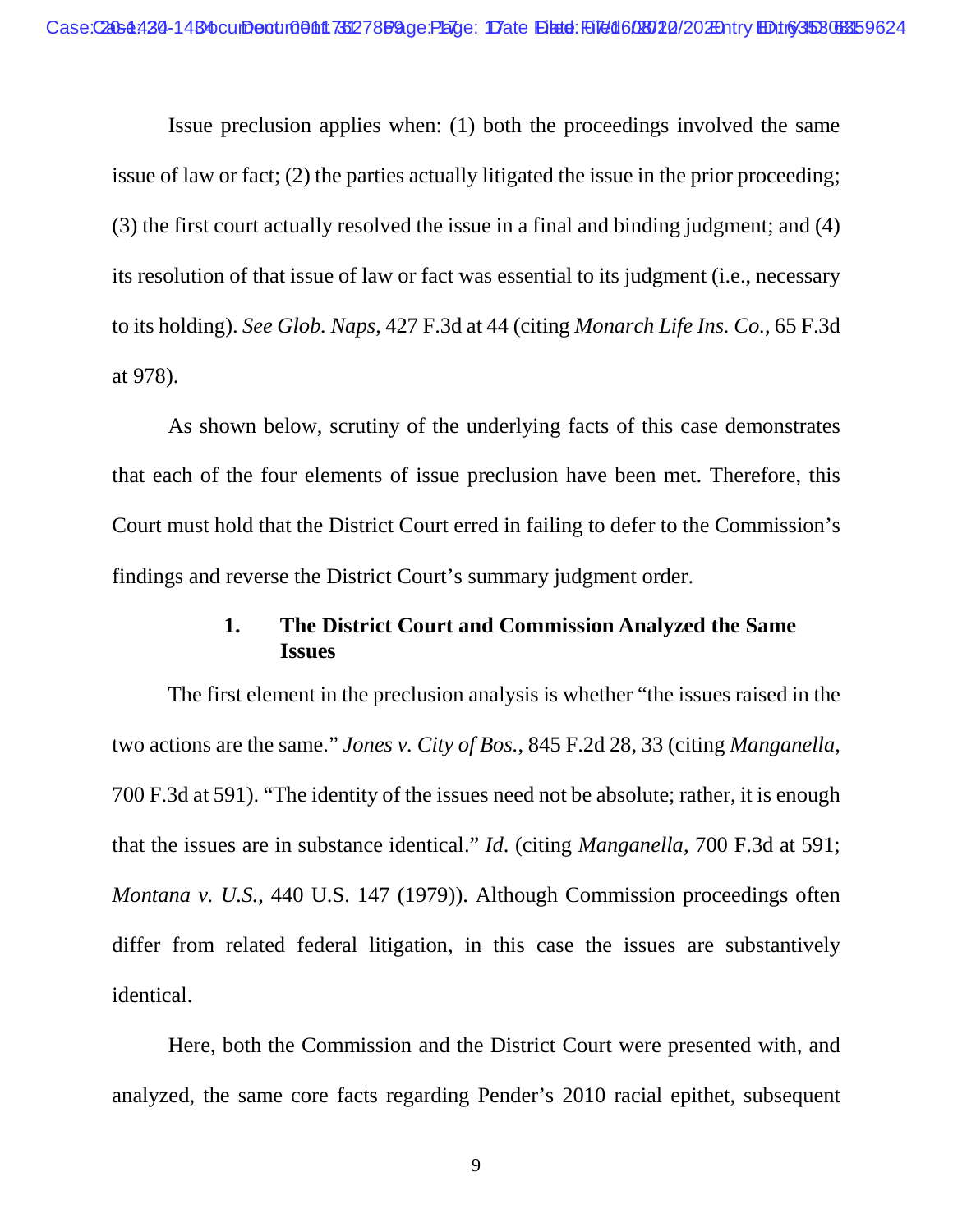discriminatory and retaliatory conduct directed at Alston (including a December 2013 incident in which Alston found the word "Leave" written on the door to his seat on the fire engine (the "Leave Incident")), the actions or inactions of the Town in response to these incidents (including Pender's promotion, the Town's investigations into the reported incidents, and the return-to-work conditions imposed on Alston), as well as the effect of all of these distressing events on Alston's mental health. Add. 177–79, 200–01, 280–84.

The Commission also heard testimony and reviewed the reports of two psychiatrists who evaluated Alston and found that his mental health was detrimentally impacted by these incidents and the failures of the Town to properly respond to them. Add. 213–17, 222, 243. The District Court considered these same incidents, reviewed the same psychiatric reports, and considered the adequacy of the Town's response to these incidents, noting that Alston's "vigorous" disagreement with the Town's actions "hangs over this entire controversy." Add. 280–84.

In addition, the core legal issues before the Commission and the District Court were also substantially identical. Both bodies assessed whether Alston was subject to racial discrimination as a Brookline Firefighter and in his termination. The Commission explained its charge to evaluate "fundamentally unfair" treatment that "fall[s] within the penumbra of prohibited conduct," including "discrimination or

10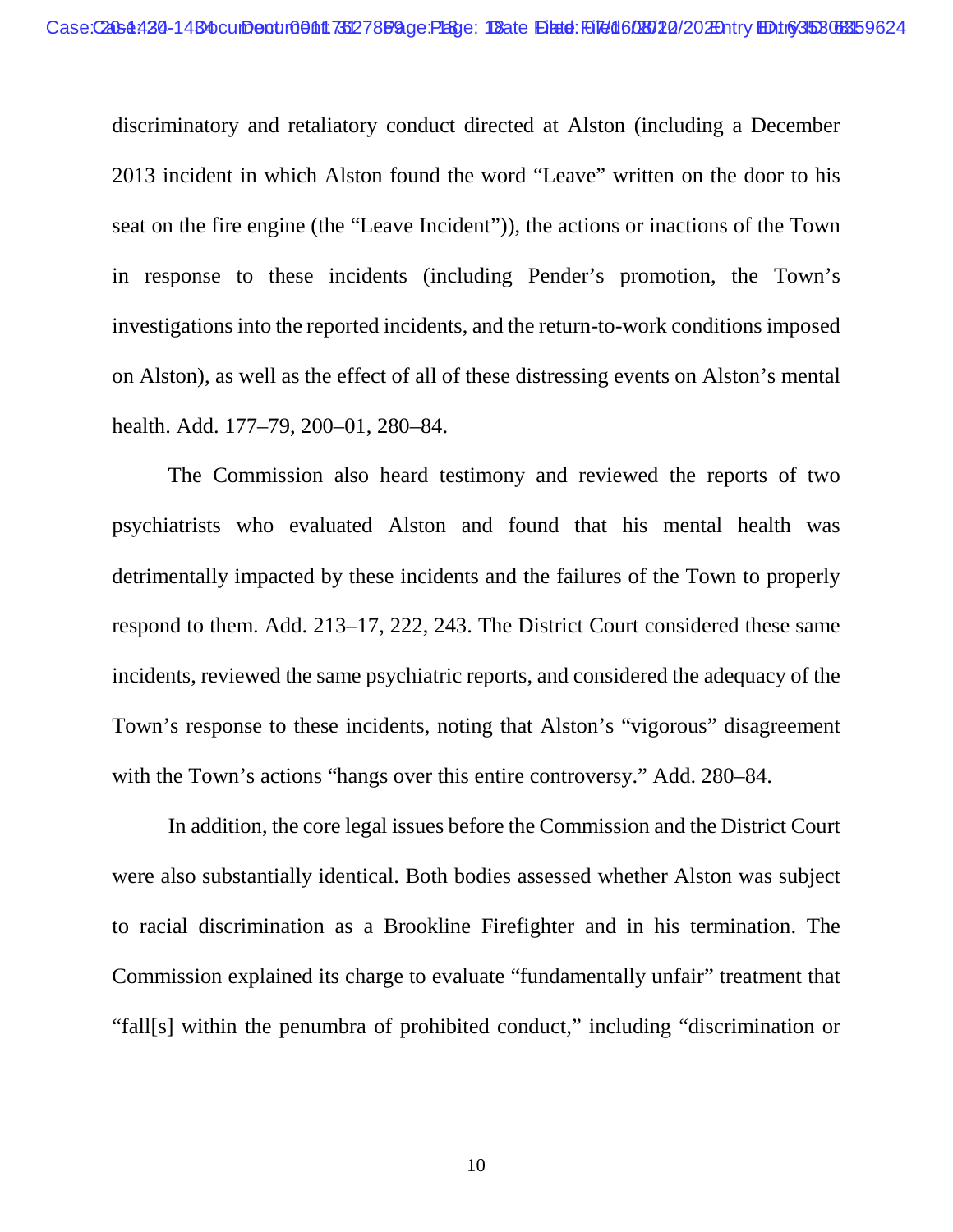retaliation in violation of [] civil rights or other laws." Add. 240. The Commission further stated:

it is appropriate for the Commission to take notice of that misconduct in order to fulfill the statutory mandate to assure 'fair treatment' of civil service employees, free from 'arbitrary and capricious' acts, 'without regard' for an employee's 'race' or other protected status, and 'with proper regard' for civil service law and an employee's 'constitutional rights as citizens.'

*Id.* (citing M.G.L. c. 31, § 1). To determine whether "just cause" existed to terminate Alston, the Commission "focus[ed] on the fundamental purpose of the civil service system – to guard against political considerations, favoritism, and *bias in government employment decisions*." Add. 239 (emphasis added; citations omitted).

The District Court similarly framed the issue before it as whether Alston was subjected to employment discrimination under the rubric of the Reconstruction Statutes, §§ 1981 and 1983, using the standards applicable to suits under Title VII of the Civil Rights Act of 1964, 42 U.S.C. §2000e *et seq*, and applied the *McDonnell Douglas* framework to his employment discrimination claims. Add. 285–86. Under this framework the District Court concluded—contrary to the Commission—that Alston "ha[d] not presented evidence on the basis of which a trier of fact could conclude that the reasons asserted by the Town [for his termination] were a pretextual excuse for an actually discriminatory intent and action." Add. 287–88.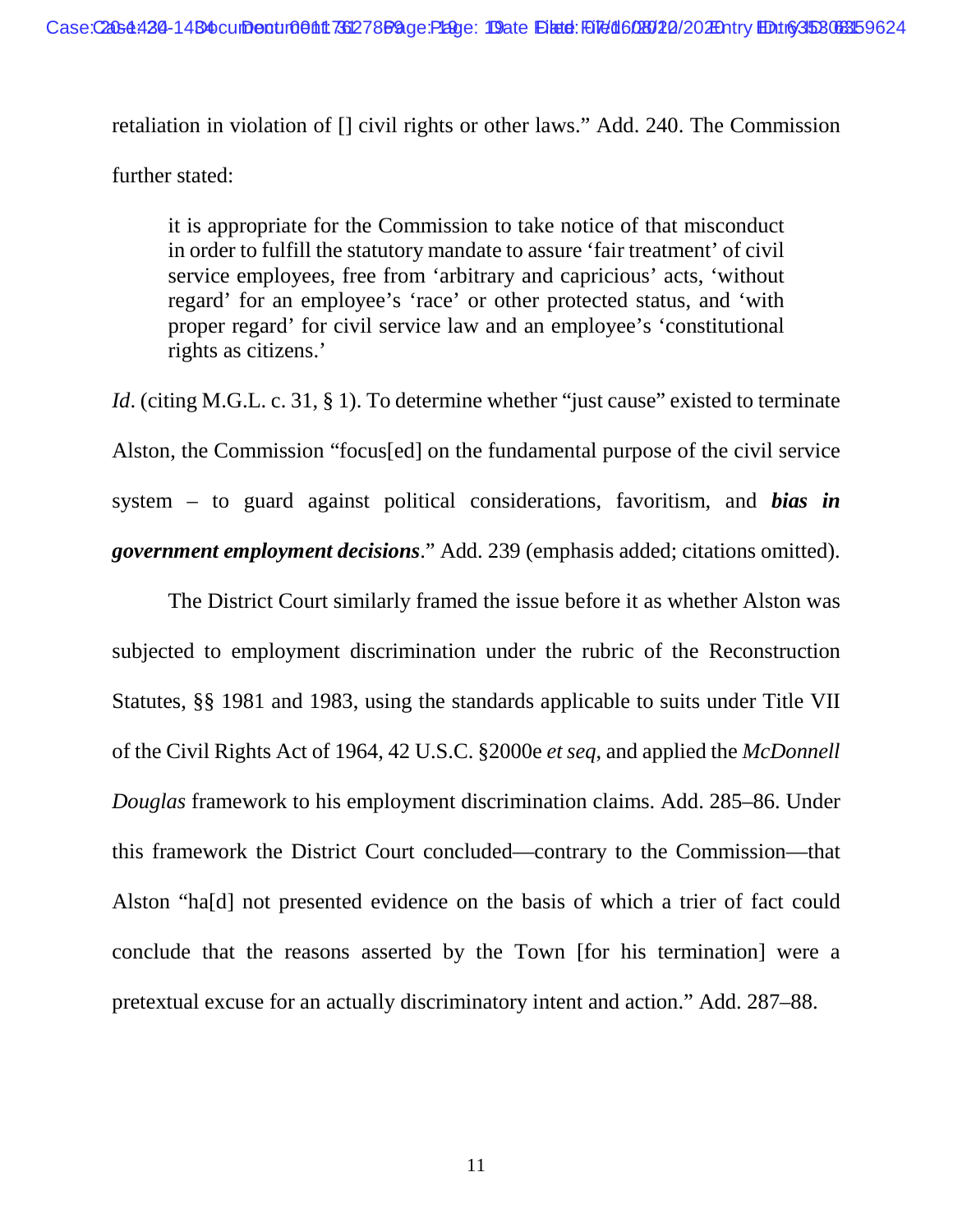Where both the Commission and the District Court analyzed substantially the same evidence and issues related to employment discrimination as set forth above, there can be no doubt that the first element of issue preclusion is satisfied.

## **2. The Issue of Discrimination was Actually Litigated by the Commission**

An issue is "actually litigated" for preclusion purposes when the parties had a full opportunity to litigate and took full advantage of that opportunity. *Manganella*, 700 F.3d at 594 (citing *FleetBoston Fin. Corp. v. Alt*, 638 F.3d 70, 81 (1st Cir. 2011)). "The appropriate question is whether the issue was subject to an adversary presentation and consequent judgment that was not a product of the parties' consent." *Sterling Equip., Inc. v. Gibson*, No. CV 18-11230-RGS, 2019 WL 2870734, at \*3 (D. Mass. July 3, 2019).

The hearing before the Commission was litigated as part of an adversarial process. Both parties were represented by counsel during the Commission's ten-day hearing, where the Town called eleven out of fourteen witnesses and submitted 180 out of 280 exhibits. Add. 174. The Town also had an opportunity to, and did in fact, conduct a thorough cross-examination of each of the three witnesses called by Alston, in support of its defense that its actions were not discriminatory. Add. 173– 74. In short: the Town mounted a fulsome defense and specifically argued (as it did before the District Court) that there was just cause to terminate Alston and that there was no evidence that the return-to-work conditions placed on Alston were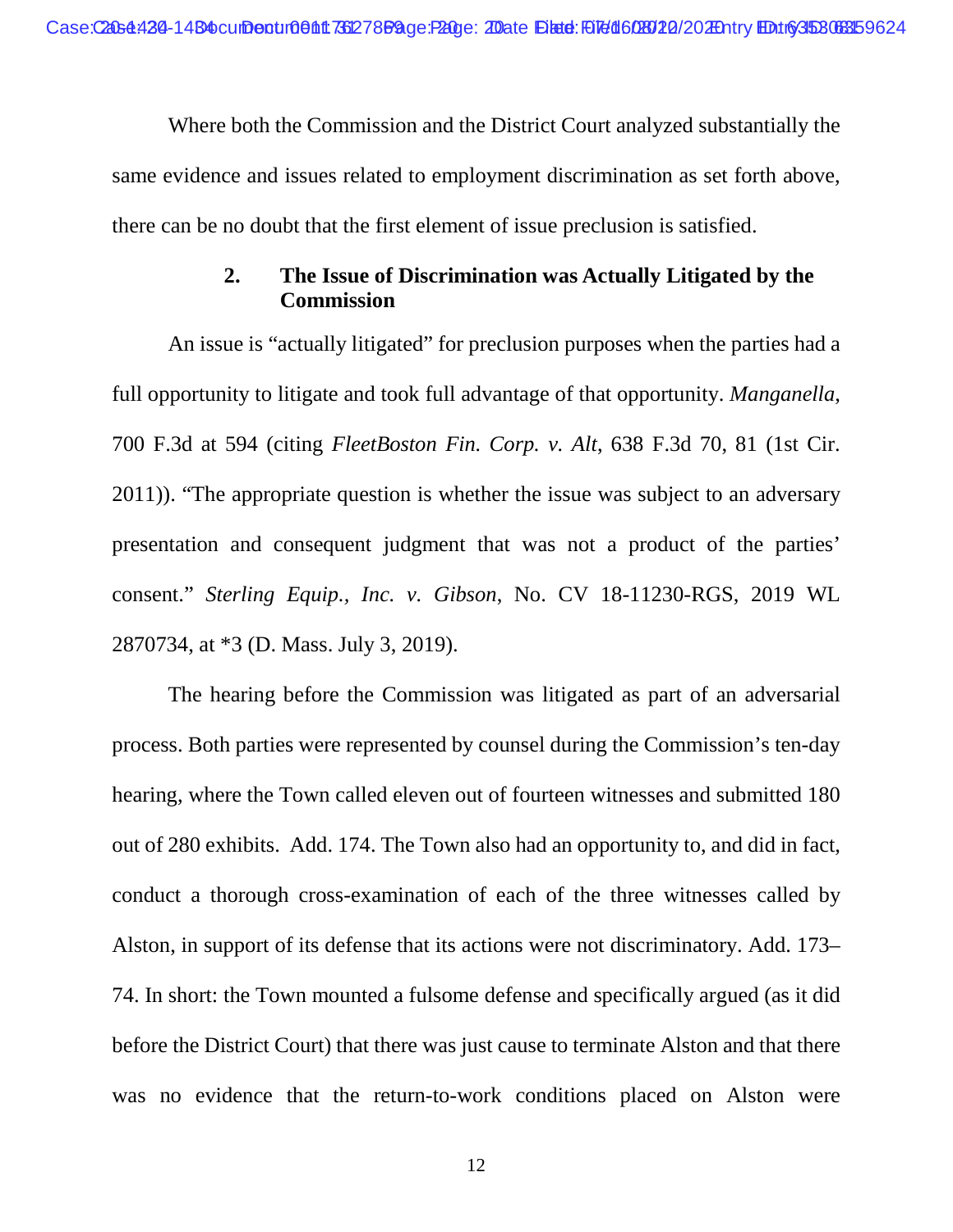"discriminatory or retaliatory." Add. 236–37. Thus, the issue of whether Alston's termination was the result of improper bias or discrimination was "actually litigated" before the Commission. *See Herrera v. Churchill McGee, LLC*, 680 F.3d 539, 547– 50 (6th Cir. 2012) (finding plaintiff had "adequate opportunity to litigate" despite agency declining to hold a hearing because plaintiff had the opportunity to present evidence in support of his claims).

### **3. The Commission's Decision was Resolved by a Valid and Binding Final Judgment**

In addition to being "actually litigated," to have preclusive effect, the issue must also have been "determined by a valid and final judgment." *See Lannan v. Levy & White*, 186 F. Supp. 3d 77, 88 (D. Mass. 2016) (citing *Jerosz v. Palmer*, 436 Mass. 526, 766 N.E.2d 482, 487 (2002)). Here, the Commission's Decision is valid and final. Add. 173. The Decision resulted in a binding order that Alston be returned to his position without loss of compensation or other rights. Add. 254. In addition, the Massachusetts Superior Court affirmed the Decision. A. 4252–66. Although the Town has further appealed the Decision, this is of no moment in determining its preclusive effect. A judgment may be final and subject to preclusive effect, despite the pendency of appeal. *Currie v. Group Ins. Comm'n*, 290 F. 3d 1, 16 (1<sup>st</sup> Cir. 2002) (Woodlock, J. dissenting) (citing *O'Brien v. Hanover Ins. Co.*, 692 N.E.2d 39, 44 (Mass. 1998)); *see also Elliott*, 478 U.S. at 792; *McInnes v. State of Cal.*, 943 F.2d 1088, 1096 (9th Cir. 1991) (reviewability of administrative decision does not impact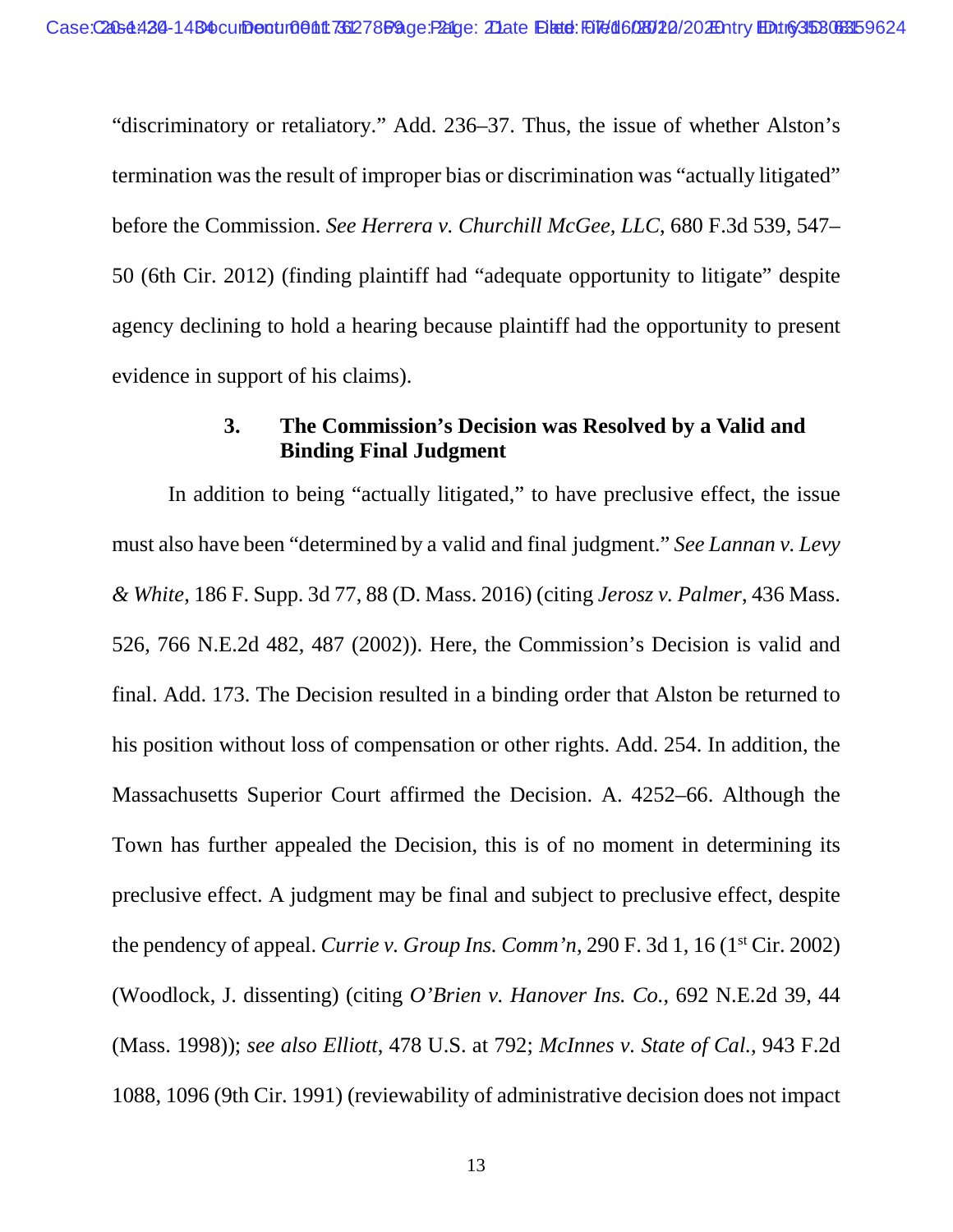preclusive effect). Therefore, the Decision stands as a final judgment on the issue of whether Alston's termination was the result of discrimination.

## **4. The Commission's Determination of the Discrimination Issue was Necessary to its Judgment**

Finally, the resolution of the litigated issue—here, racial discrimination— "must also have been 'necessary to the decision actually rendered,' not just to reach the same outcome." *Photographic Illustrators Corp. v. Orgill, Inc.*, 370 F. Supp. 3d 232, 242 (D. Mass. 2019), *aff'd*, 953 F.3d 56 (1st Cir. 2020) (quoting *Manganella*, 700 F.3d at 594). In some cases, a "just cause" determination at the Commission may touch on, but not fully encompass, racial discrimination claims. Here, however, the Commission's analysis of whether Alston's termination was the result of discrimination was absolutely necessary to its conclusion that the Town failed to show just cause for terminating Alston's employment. The Commission explained that:

[t]he Town acted in bad faith and in a manner prohibited by basic merit principles which requires, in relevant part, fair treatment of employees in all aspects of personnel administration without regard to political affiliation, race, color, age, national origin, sex, marital status, handicap, or religion with proper regard for basic rights in this civil service chapter and constitutional rights as citizen.

Significantly, it also determined that:

[w]hen a municipality's own violation of a tenured employee's rights has prevented the employee from returning to work, as here, the Town cannot use that inability to work as just cause for discharging the employee from his tenured position.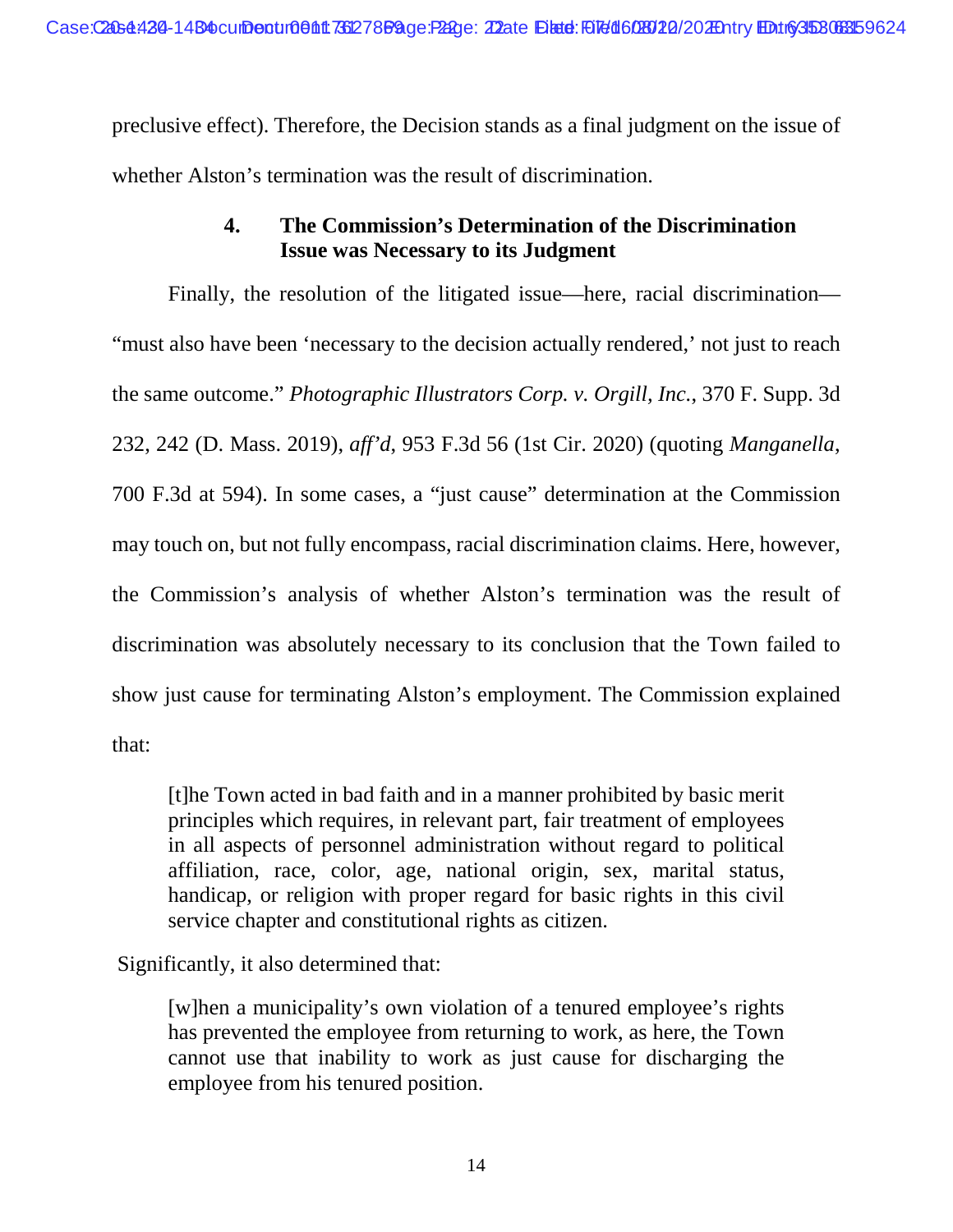In other words, the determination of whether Alston's termination was the result of discrimination was the central issue examined by the Commission and, therefore, necessary to its Decision.

The strong evidence of issue preclusion in this case is hardly a close call and entirely different from other cases where this Court has declined to give preclusive effect to a decision of the Commission. *See Jones*, 845 F.3d at 33–34. For example, in *Jones*, this Court held there was no preclusive effect, for the purpose of federal civil rights litigation, where the core issues being litigated in federal court were not at issue before the Commission. There, this Court found that the central issue analyzed by the Commission—whether suspicion of illicit drug use resulting from a positive hair test was "just cause" for terminating a tenured public employee—was "a further question not germane to the District Court's inquiry" of whether the Boston Police Department had shown that the hair test was consistent with business necessity under Title VII. *Id*. at 34.

The same cannot be said here, where the issues before the Commission and the District Court were substantially the same: did the Town's reliance on Alston's inability to comply with the Town's return-to-work conditions, in light of previous discriminatory actions and inactions by the Town, constitute "just cause" for his termination or was it "pretextual"?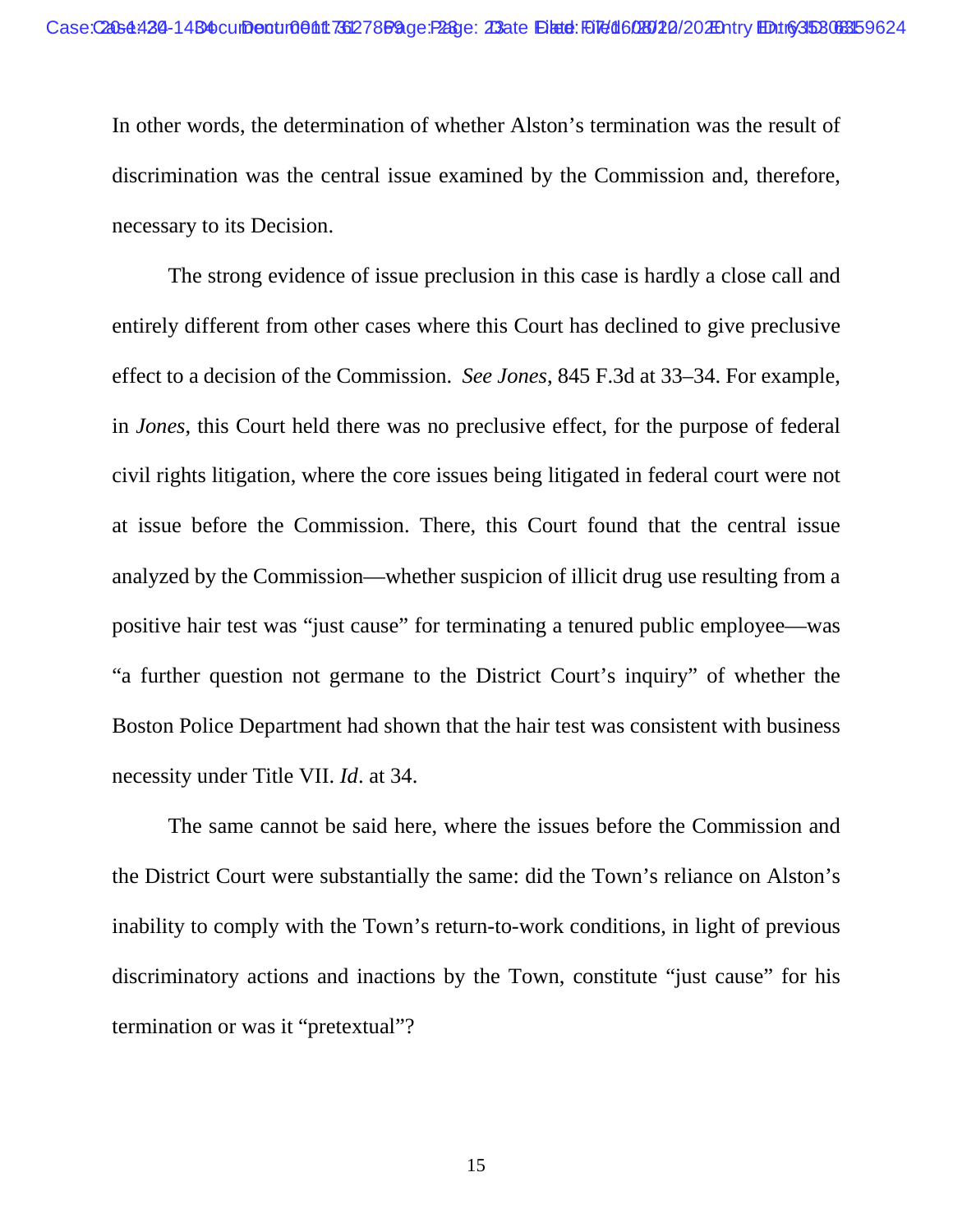In sum, an analysis of all four elements of issue preclusion shows that the court erred in granting summary judgment to the Town Defendants. Accordingly, this Court should vacate the summary judgment order and remand the case for trial.

## **B. Federal Courts Should Heed the Factual Findings of Administrative Agencies with Expertise and a Specialized Role**

Not only did the District Court fail to conduct an issue preclusion analysis, it also improperly disregarded the factual findings of the Commission—an agency that, unlike the District Court, has specialized expertise in evaluating employment discrimination. Federal courts routinely defer to the factual findings of administrative agencies when performing an appellate function, and for good reason. Those agencies are charged with a narrow role and bring their experience and expertise to the task in each such matter before them. *See Quinn v. City of Bos.*, 325 F.3d 18, 33–34 (1st Cir. 2003). Moreover, state agency decisions are highly probative, admissible, and subject to a jury's consideration where, as here, the parties and proceedings are the same. *See Davignon v. Hodgson*, 524 F.3d 91, 113 (1st Cir. 2008). Even if this Court determines that the Commission's factual findings were not entitled to preclusive effect, the District Court erred by ignoring the admissibility of the Decision at trial and substituting its own judgment for that of the agency specifically charged with evaluating claims of employment discrimination to conclude there were no disputed issues of fact and grant summary judgment to the Town Defendants. This decision should be vacated.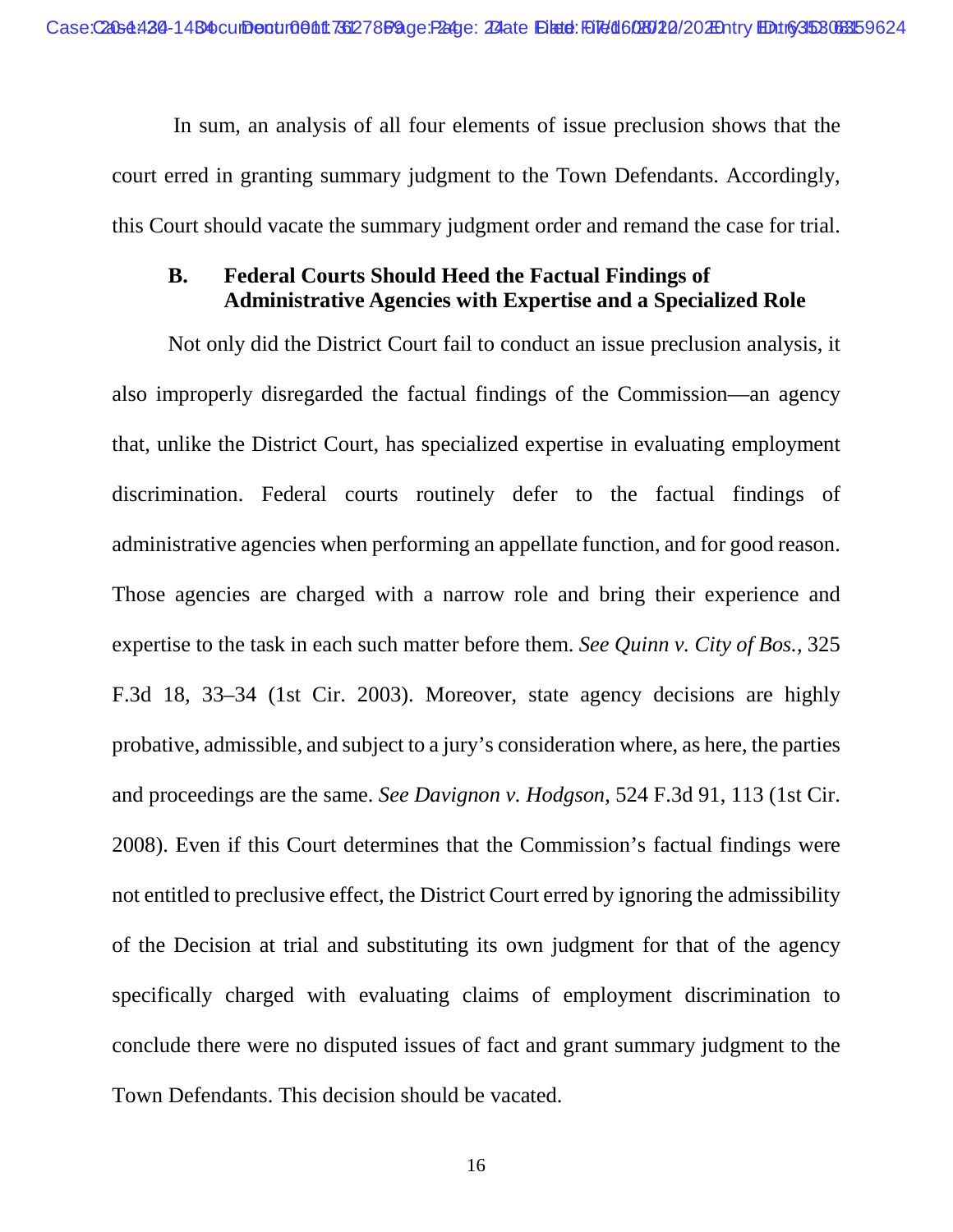"The deference typically owed by a court to an administrative agency derives from the fact that the agency has been entrusted by a legislative body to administer a statute enacted under that branch's separate constitutional authority." *See Quinn*, 325 F.3d at 33–34. Moreover, "[t]hat deference is particularly strong where the agency's expertise comes into play." *Pepperell Assocs. v. U.S. E.P.A.*, 246 F.3d 15, 22 (1st Cir. 2001); *see Town of Brookline v. Gorsuch*, 667 F.2d 215, 220 (1st Cir. 1981) ("Greater deference is given where the agency decision relates to factual matters in which the agency has special technical expertise, as well as to matters of apparently mixed factual and legal issues in which the agency has expertise").

Fact deference was initially constructed by the Supreme Court and is now codified in the Administrative Procedure Act of 1946 which provides that factfinding in formal administrative adjudication may be overturned by reviewing courts only if an agency's factual determinations are "unsupported by substantial evidence." *See Tex. & P. Ry. Co. v. Abilene Cotton Oil Co.*, 204 U.S. 426, 440–41 (1907); 5 U.S.C. § 706.

This Court has recognized the principle of deference to an agency's factual findings. *See Ross v. Framingham Sch. Comm.*, 44 F. Supp. 2d 104, 112 (D. Mass. 1999), *aff'd*, 229 F.3d 1133 (1st Cir. 2000) (acknowledging that a reviewing district court is directed to give due deference to an administrative hearing officer's findings of fact); *Grosso v. Surface Transp. Bd.*, 804 F.3d 110, 117 (1st Cir. 2015) (stating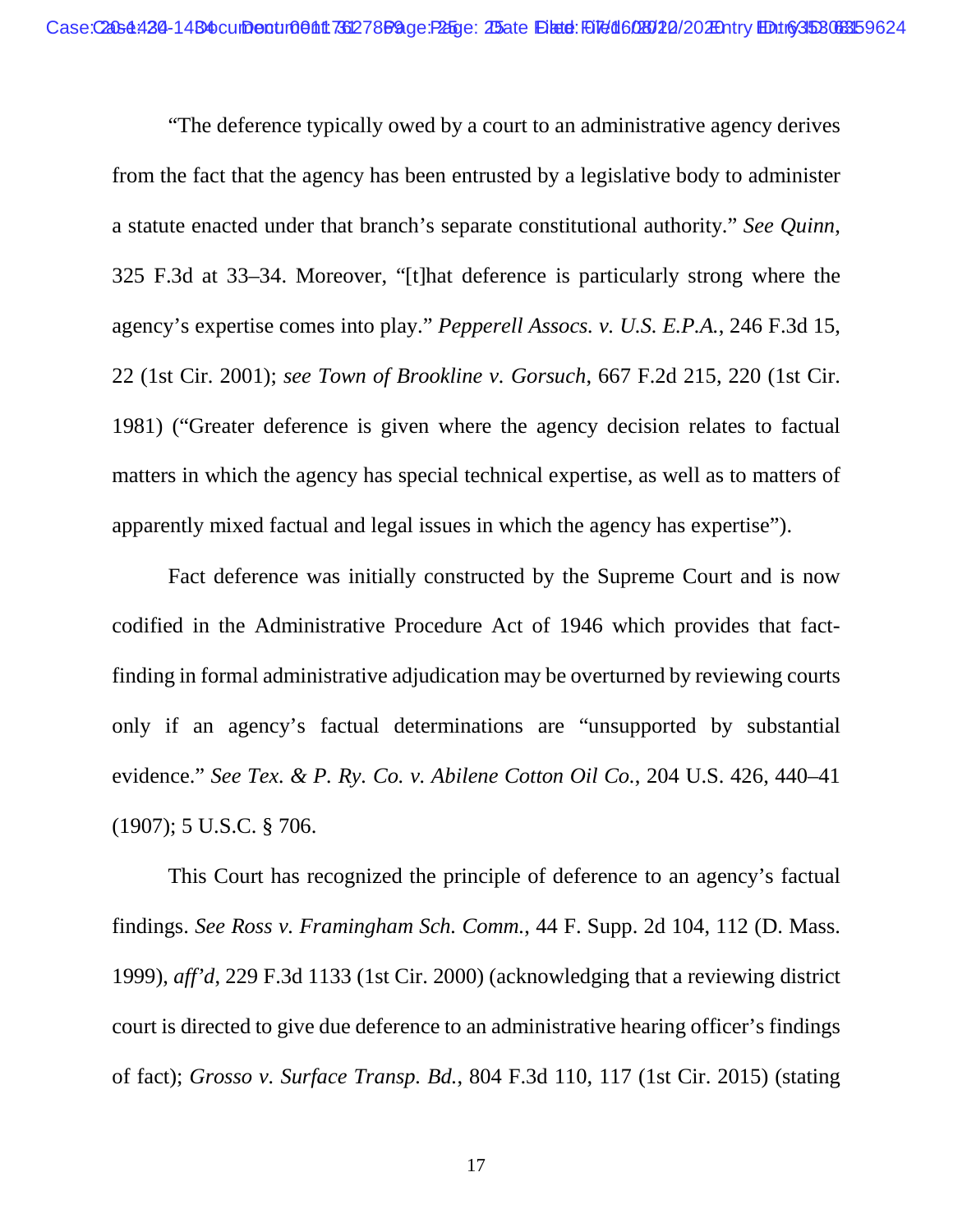that the court defers to the factual determinations so long as they are supported by substantial evidence and a rational basis in the facts on the record).

The Commission is precisely the type of agency to which deference should be afforded by federal courts. The Civil Service System constitutes an essential part of the personnel system for public employees in the state government. *Purpose of the Civil Service System, 39 Mass. Prac., Administrative Law & Practice* § 14:9. The fundamental purpose underlying its enactment was to free public employees from political pressure and arbitrary separation from the public service. *Id*. According to the Massachusetts Appeals Court, the fundamental purpose of the Commission is "to guard against political considerations, favoritism, and bias in governmental employment decisions . . . and to protect efficient public employees from political control." *See City of Cambridge v. Civil Serv. Comm'n*, 43 Mass. App. Ct. 300, 304, 682 N.E.2d 923, 926 (1997). The rights of all parties and of the public are entrusted to the Commission, which has the "solemn and important duty of administering the law faithfully and impartially." *DiRado v. Civil Serv. Comm'n*, 352 Mass. 130, 134, 224 N.E.2d 193, 196 (1967) (citing *Moore v. Civil Serv. Comm'n*, 333 Mass. 430, 433, 131 N.E.2d 179, 181 (1956)). On appeal, a court reviewing a decision by the Commission is "bound to accept the findings of fact of the commission's hearing officer, if supported by substantial evidence." *See City of Beverly v. Civil Serv. Comm'n*, 78 Mass. App. Ct. 182, 188, 936 N.E.2d 7, 13 (2010).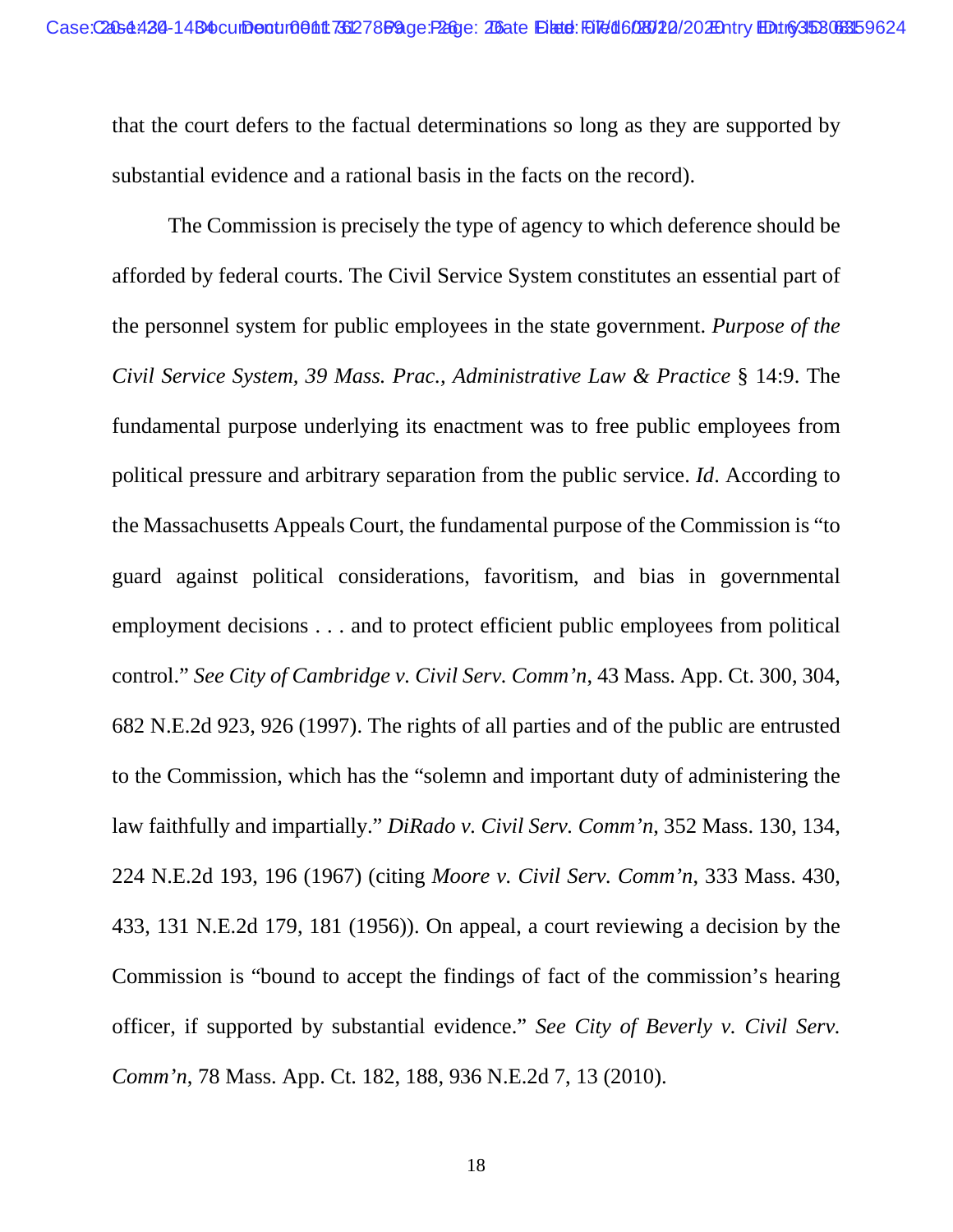Although the District Court was not reviewing the Commission's Decision in an appellate function in this case, at the very least the Decision was substantial evidence that the District Court should have relied on. This is especially true here, where it is clear the Commission used its expertise to examine substantially the same evidence and the same issues presented to the District Court.

In a similar context, this Court has explicitly affirmed the introduction of a state agency decision at trial in parallel federal litigation. In *Davignon*, five Massachusetts correctional officers claimed that they were suspended by the Sheriff in retaliation for their First Amendment activities. 524 F. 3d at 96. On appeal, the Sheriff challenged the District Court's admission of a Massachusetts Labor Relations Commission decision addressing whether the Sheriff violated various sections of M.G.L. 150E (the collective bargaining law). *Id*. at 112. This Court held that the decision was admissible under the public records exception to the rule against hearsay, and that it overcame the Sheriff's Federal Rule of Evidence 403 objection because the decision was "highly probative" of the issues in the federal litigation "given both the identity of the parties and the fact that the decision pertained to the same incidents that gave rise to this federal action." *Id*. at 113. All of that is equally true here, where the Town and Town Defendants (in their official capacity) are identical, and where the same issues were in dispute before the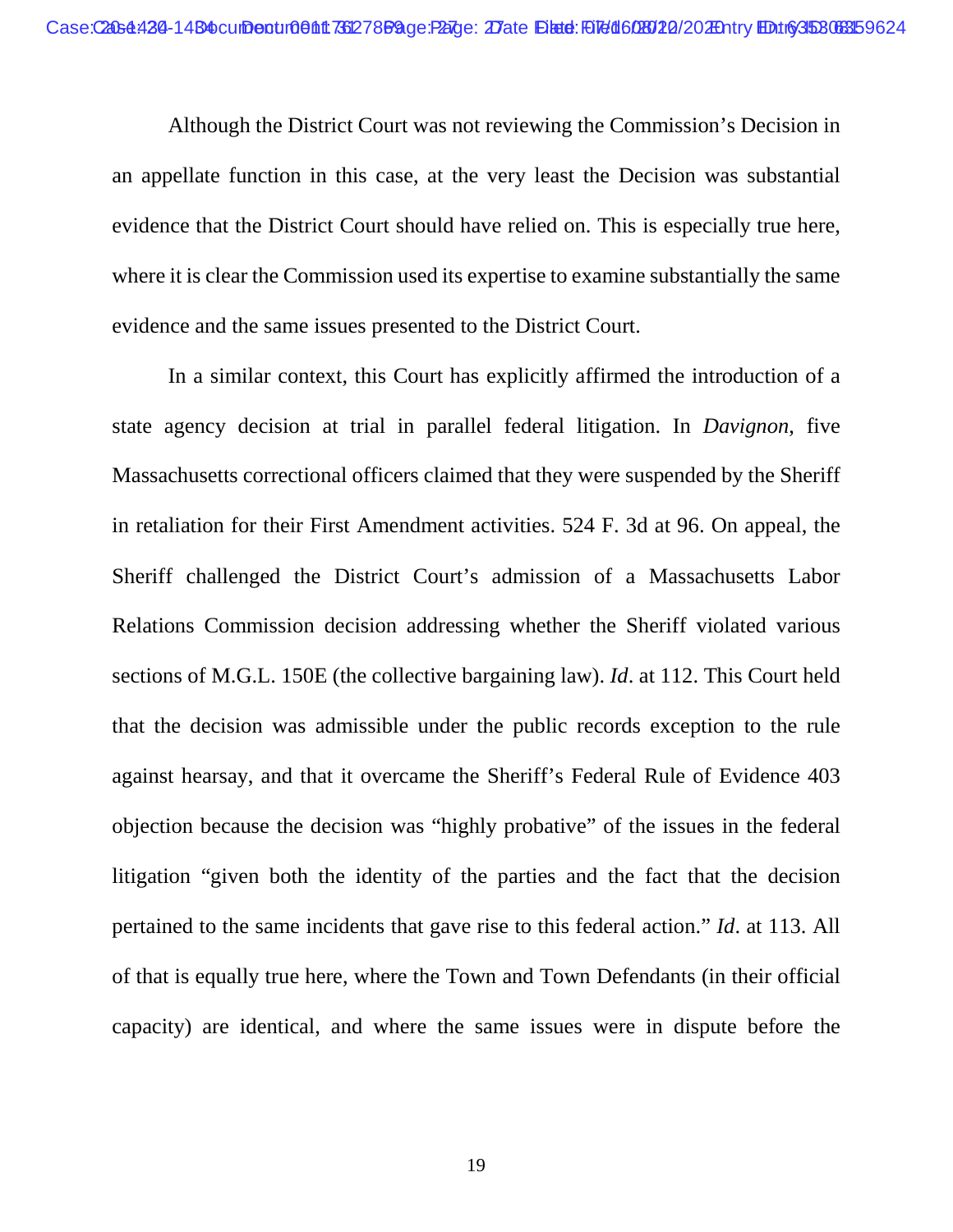Commission and District Court.<sup>6</sup> Thus, because the Commission Decision here is also "highly probative" evidence, it was error for the District Court to disregard it at the summary judgment stage.

## **II. In the Alternative, the District Court's Contrary Conclusion to That of the Civil Service Commission Demonstrates That Genuinely Disputed Issues of Material Fact Remain for Trial**

When considering a motion for summary judgment, the District Court must assume that any disputes of material fact—including disputes regarding the opinions offered by competent experts—could be resolved by the jury in the non-moving party's favor. *See Jones*, 845 F.3d at 32. On appeal, this Court must also so assume, and consider the summary judgment ruling *de novo*. *Id*. Here, the very fact that the Commission and the District Court evaluated the same evidence differently shows that there are genuinely disputed issues of material fact and that summary judgment should not have been granted. Again, the Commission's conclusion was made not just with a written record, but with the benefit of ten days of live testimony from fourteen relevant witnesses. Add. 173–74. Notably, the Commission made a starkly different assessment of this live evidence than the District Court made on the papers.

<sup>6</sup> *See* Add. 125 ("[A]n official sued in his official capacity 'is a proxy for the government entity that employs him and is in privity with that entity.'") (quoting *Goldstein v. Galvin*, 719 F.3d 16, 23 (1st Cir. 2013) (internal citation omitted)).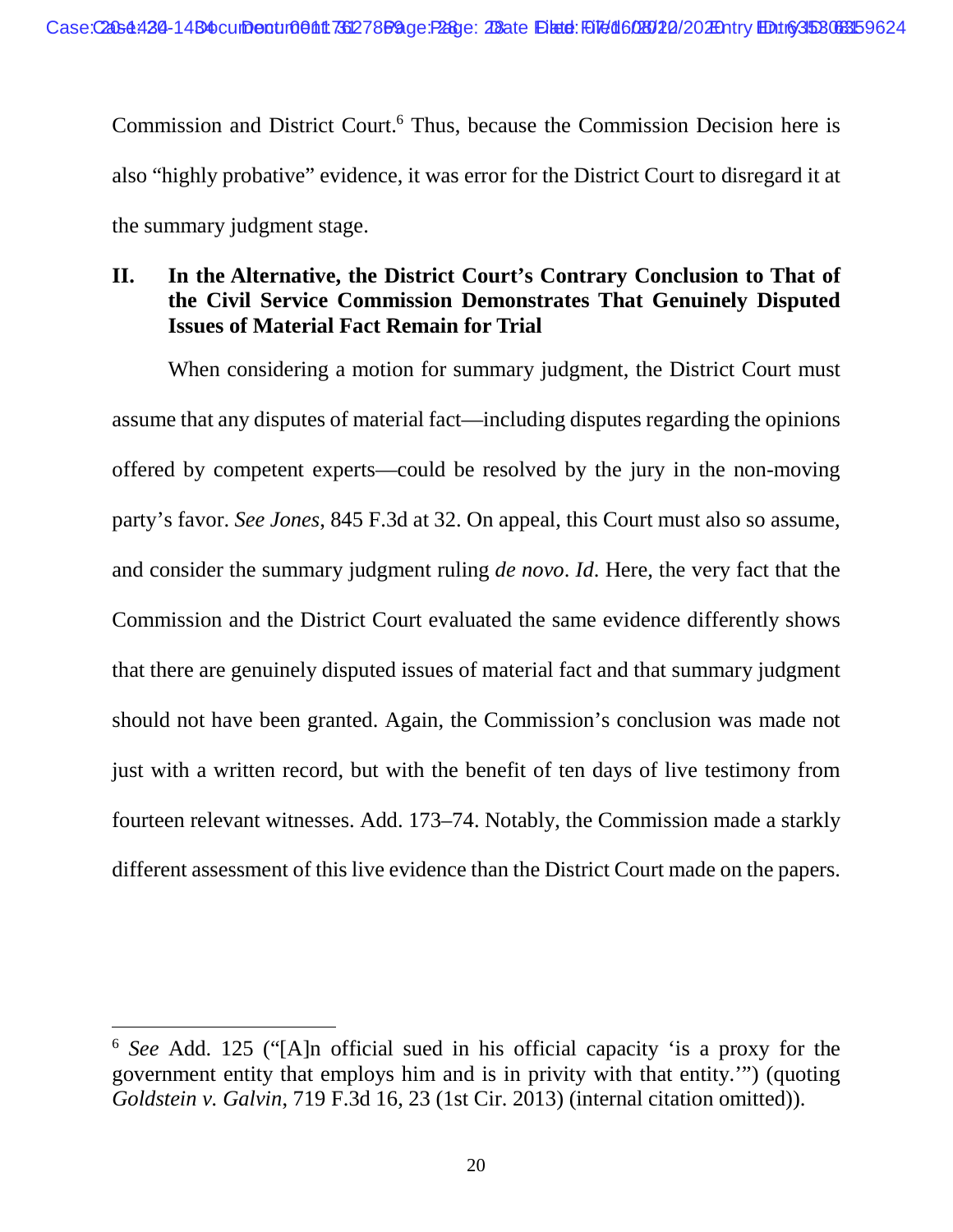## **A. The District Court and the Commission's Diverging Analyses of the Expert Evidence Should Have Precluded Summary Judgment**

A District Court cannot grant a motion for summary judgment unless the movant demonstrates there are no genuine issues of material fact and he or she is entitled to judgment as a matter of law. *Sensing v. Outback Steakhouse of Fla., LLC*, 575 F.3d 145, 152 (1st Cir. 2009). A "genuine issue" is one that could be resolved in favor of either party; a "material fact" is one that has the potential of affecting the outcome of the case. *Id.* The disputed facts underlying Alston's allegations of wrongful termination were both genuine and material; accordingly, summary judgment should not have been granted.

With regard to the critical issue of whether Alston was able to return to work with conditions, both the District Court and the Commission considered the opinions of two expert psychiatrists who examined Alston, yet the District Court and the Commission arrived at completely different conclusions about the experts' opinions—an outcome that underscores that disputed issues remain for trial.

The District Court's analysis focused on whether the Town's decision to terminate Alston was based on employment discrimination.<sup>7</sup> After assuming that Alston satisfied his *prima facie* case, the District Court considered whether the Town

<sup>&</sup>lt;sup>7</sup> Because Counts I and II of the Fourth Amended Complaint allege employment discrimination, the District Court determined that the three-stage, burden-shifting framework outlined in *McDonnell Douglas* applies. A. 286–319; Add. 285–86; *see McDonnell Douglas Corp. v. Green*, 411 U.S. 792 (1973).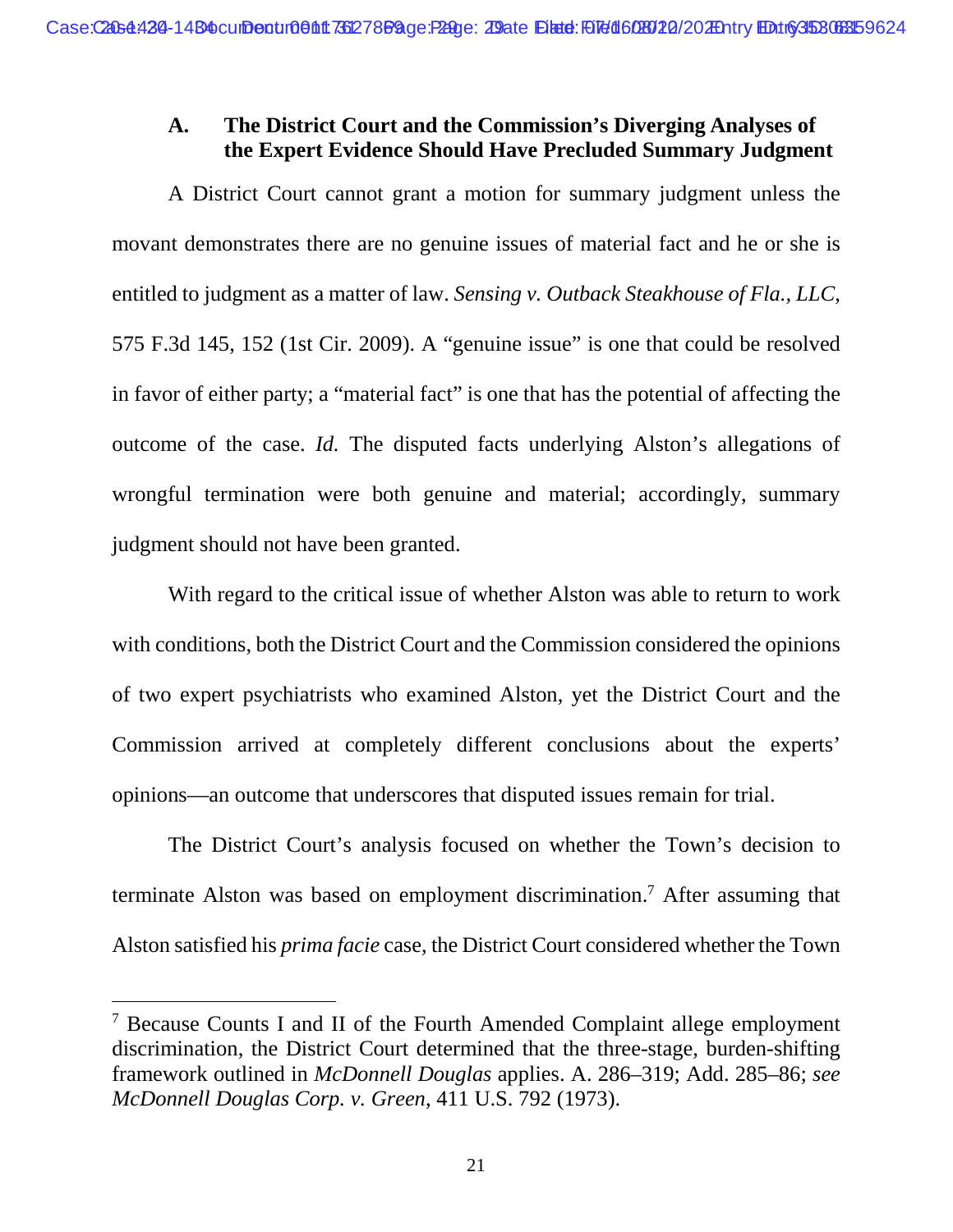had shown a non-discriminatory reason for Alston's termination. In doing so, it credited the reports of two psychiatrists (Dr. Carter and Dr. Price) who had evaluated Alston and made recommendations for his return-to-work conditions. Add. 287. The Court determined that because Alston "refused" to comply or cooperate with the conditions, his termination was not discriminatory. *Id.* ("Both psychiatrists recommended essentially the same return-to-work conditions for Alston, and it is undisputed that he never complied with those conditions . . . [Alston] refus[ed] to cooperate with the return-to-work process"). The District Court also found that Alston had "not presented evidence on the basis of which a trier of fact could conclude that the reasons asserted by the Town were a pretextual excuse for an actually discriminatory intent and action." Add. 287–88.

The Commission, on the other hand, came to the opposite conclusion. First, the Commission declined to rely on Dr. Carter's testimony, finding, in part, that she did not have the proper expertise to make her findings and that she failed to review the duties and responsibilities of a Brookline firefighter. *Id*. Second, although the Commission agreed with Dr. Price's assessment that, "hearing a racial slur from a Lieutenant he trusted was especially troubling to Alston because it called into question how he was really perceived by his fellow firefighters and raised concern about whether others would have his back in dangerous situations" and that "[t]here is evidence that Alston developed psychological symptoms in response to hearing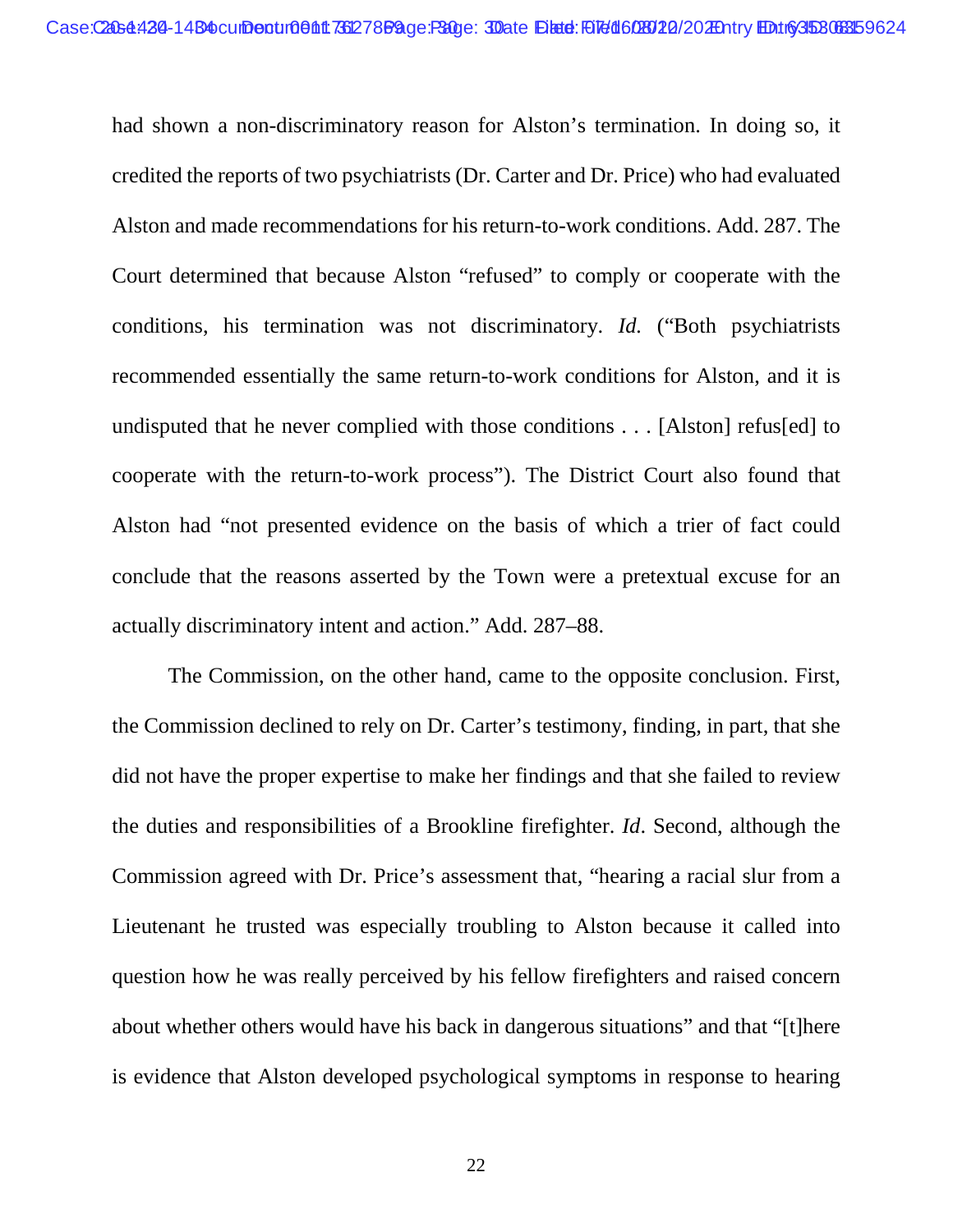the racial slur from his Lieutenant," the Commission did not agree with her conclusion that Alston would be able to return to work upon meeting the conditions outlined in her report. Add. 241–43. Instead, the Commission determined that certain actions and inactions of the Town—which Dr. Price did not consider—resulted in additional stress and psychological strain on Alston including the Town's:

- Failing to comprehend the seriousness of Mr. Pender's use of the racial epithet and failing to take necessary steps to repair the damage Mr. Pender had done that would have enabled Firefighter Alston to return to the workplace;
- Enabling retaliatory behavior against Firefighter Alston by Mr. Pender and others and enabling Mr. Pender to paint himself as the victim; and
- Attacking Firefighter Alston's credibility and taking other actions that appeared to lack bona fide and proper regard for fundamental fairness and good faith.

Add. 244. In other words, the Commission disregarded one expert entirely due to a lack of qualifications (Dr. Carter) and did not credit at least part of the live testimony of the other expert (Dr. Price).

The Commission and District Court's vastly different analyses of the evidence and contrary conclusions show that there are genuine issues of material fact as to whether Alston could return to work with conditions. The finder of fact should be able to consider whether Alston refused to return to work as the Town argues (and as credited by the District Court), or if he was incapable of doing so based on the psychological turmoil he had experienced as a direct result of the actions and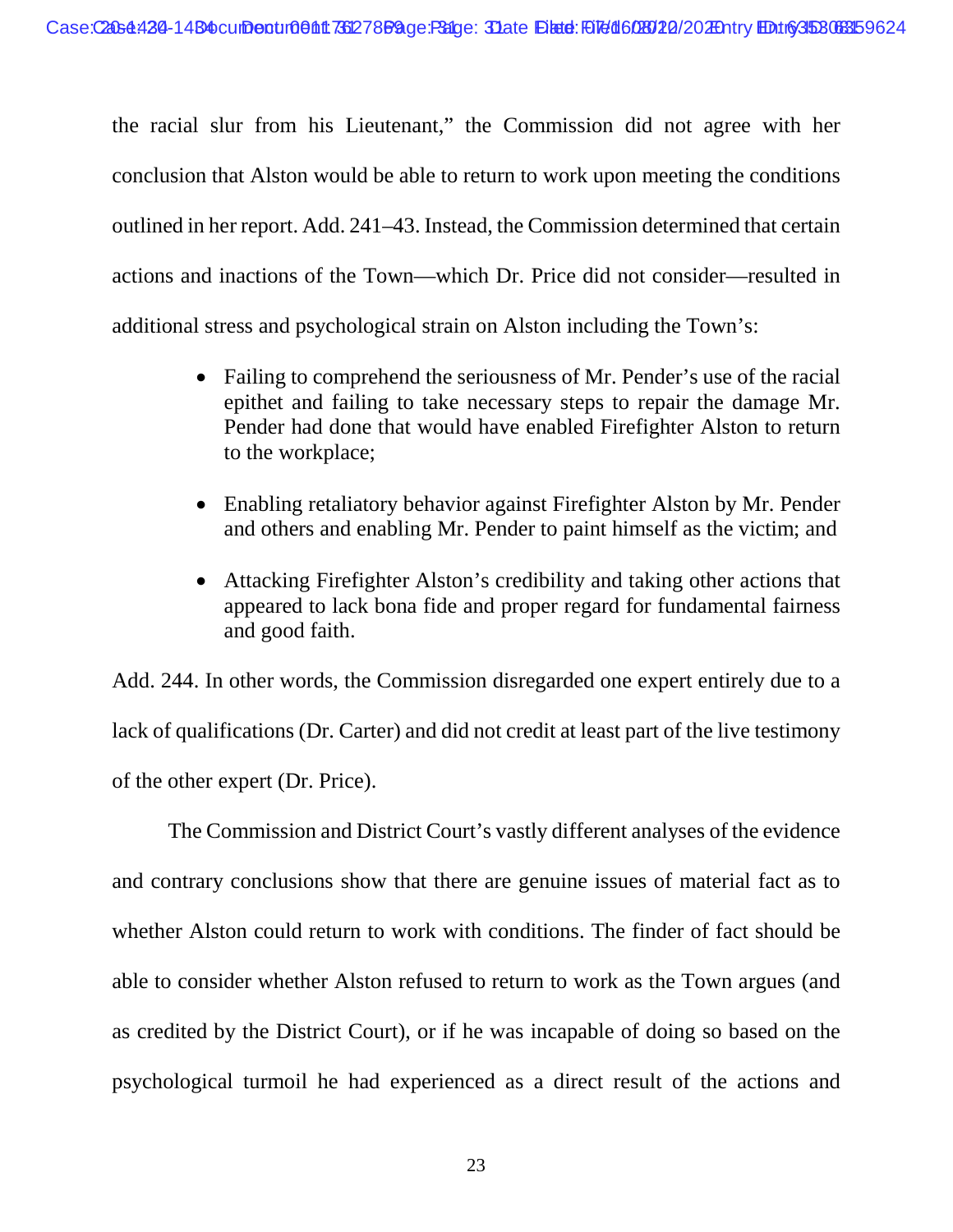inactions of the Town in responding to discriminatory and retaliatory incidents (as the Commission found).

## **B. The District Court Improperly Limited the Facts Considered on Summary Judgment**

The District Court also erred in relying on its earlier claim preclusion ruling to exclude critical, disputed evidence from the summary judgment record. Add. 287. Notwithstanding that the Magistrate Judge who analyzed the facts found that claim preclusion *did not* apply in this case, the District Court barred Alston from bringing claims in federal court that could have been brought in his state court action. Add. 123–29. In its summary judgment order, the District Court erroneously declined to consider the Town Defendants' discriminatory and retaliatory conduct prior to July 8, 2014—the date that the state court case was dismissed. Add. 287. In other words, the District Court improperly used its claim preclusion ruling to exclude *factual evidence of discrimination and retaliation* that took place during the pendency of Alston's state court action simply because it decided that *claims* arising during that period were precluded in this lawsuit.

Perhaps sensing its error, the District Court then attempted to justify its ruling to ignore this evidence, by stating there was nothing in the record prior to the date the state court action had been dismissed which would have changed its summary judgment analysis: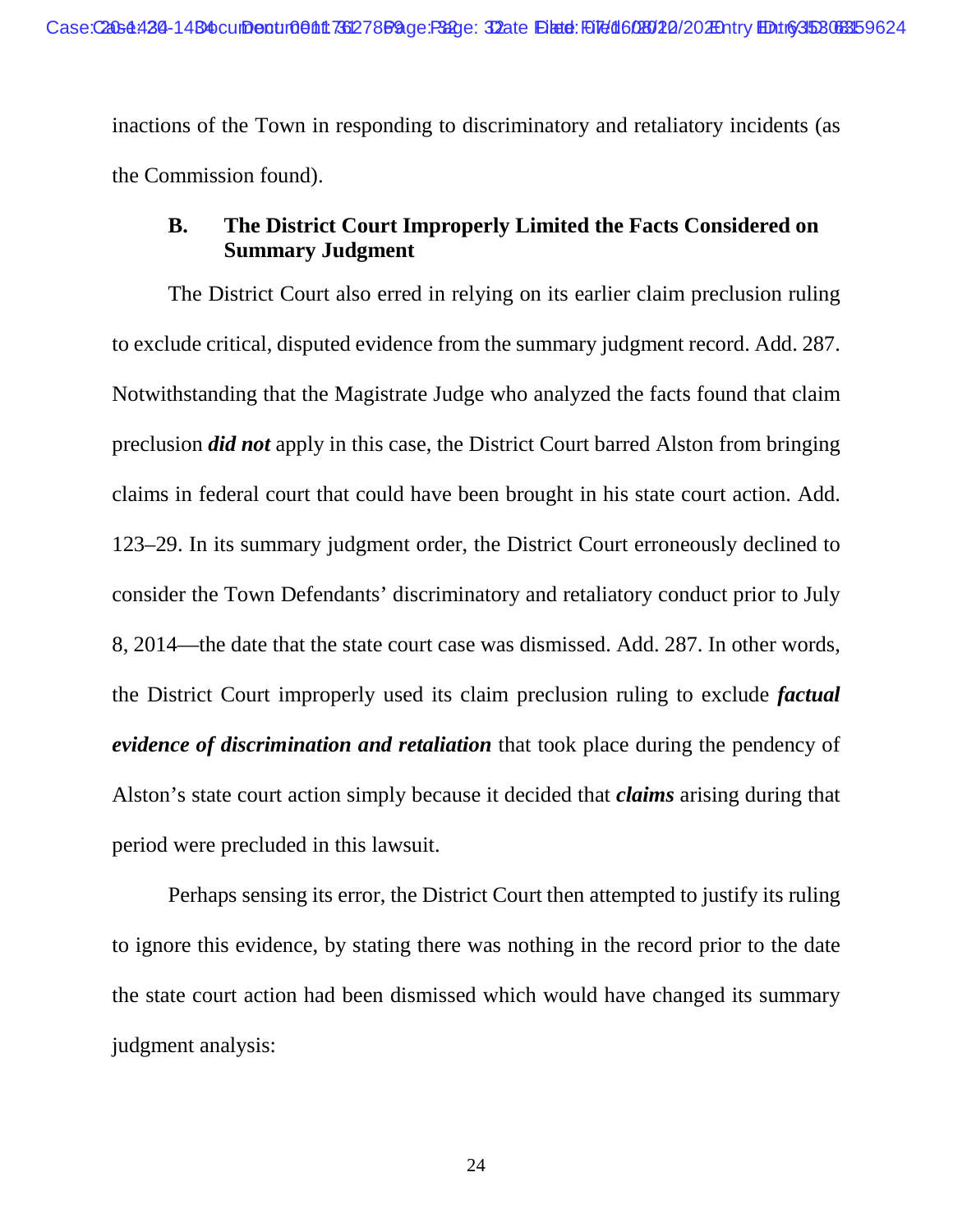… even if the claim-splitting foreclosure ruling had not been made or was erroneous, there is no basis in the events between late December 2013 and mid-July 2014 for a conclusion other than the one discussed in the text for the reasons discussed therein.

Add. 287.

But this analysis was clearly flawed, as one of the key, disputed retaliatory incidents Alston alleged occurred in December 2013—the Leave Incident. *See supra* at 9. The District Court's conclusion that the Leave Incident had no bearing on Alston's discrimination claims is directly contradicted by the fact that the Commission relied on this event, and others during the December 2013-July 2014 time frame, to come to the opposite conclusion. *See* Add. 200–08. For example, the Commission found that the May 2014 investigation into the Leave Incident, which culminated in the Town's finding that the word "Leave" could have been written by members of an MIT fraternity, "seemed to defy commonsense and understandably cause Alston to question whether the Town was seeking to find an acceptable, alternative explanation to what appear[ed] to be a clear message that Fire Fighter Alston was not welcome in the Brookline Fire Department." Add. 249.

Moreover, the arbitrary nature of the District Court's ruling to disregard discriminatory and retaliatory events that could have been brought in the state court action is further exposed by the fact that it expressly considered the initial 2010 racial incident and the Town's response to it, both of which predated the Leave Incident.

25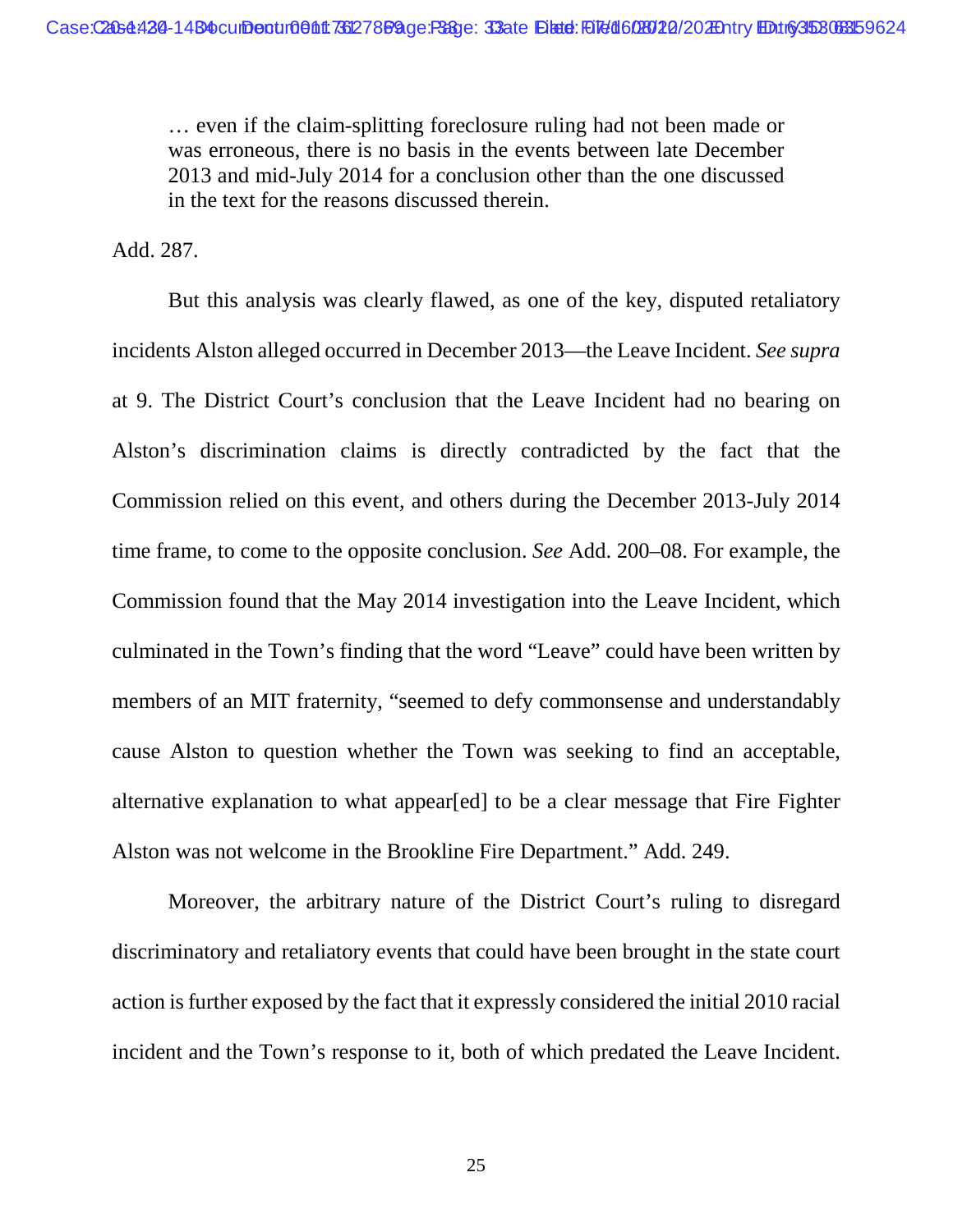*See* Add. 281 ("It is this [2010] incident, and Alston's vigorous disagreement with

[the Town's response], that hangs over this entire controversy"). Add. 280–84.

This pattern of discrimination and retaliation cannot be cleanly separated from the analysis of wrongful termination in the way the District Court attempted. The Report and Recommendations of Magistrate Judge M. Kelly Page, who found that claim preclusion did not apply, made this same observation:

The Town defendants do not ask the court to bar the present proceeding under the doctrine of claim preclusion, but ask the court to excise the facts alleged in the first case from the present case. Obviously, *such a ruling would complicate the trial of the case*; at argument on January 5 th , *the Town defendants conceded that a jury would have to hear the initial facts concerning the voicemail incident in order to understand the case.*

Add. 129 (emphasis added). As Magistrate Judge Page held, in an employment discrimination case, it is impossible to separate the facts of termination from the facts and evidence of prior discriminatory and retaliatory incidents—but that is exactly what the District Court did. *See Barlatier v. Loc. Motion, Inc*., No. 16-CV-11916-LTS, 2018 WL 6307861, at \*3 (D. Mass. Dec. 3, 2018) (denying summary judgment because whether prior discriminatory incidents were the motivation behind plaintiff's termination was a question of fact for trial).

At bottom, the Court's invocation of its claim preclusion ruling to eliminate relevant discriminatory and retaliatory evidence from consideration on summary judgment was error. A proper analysis of such evidence indicates that genuine issues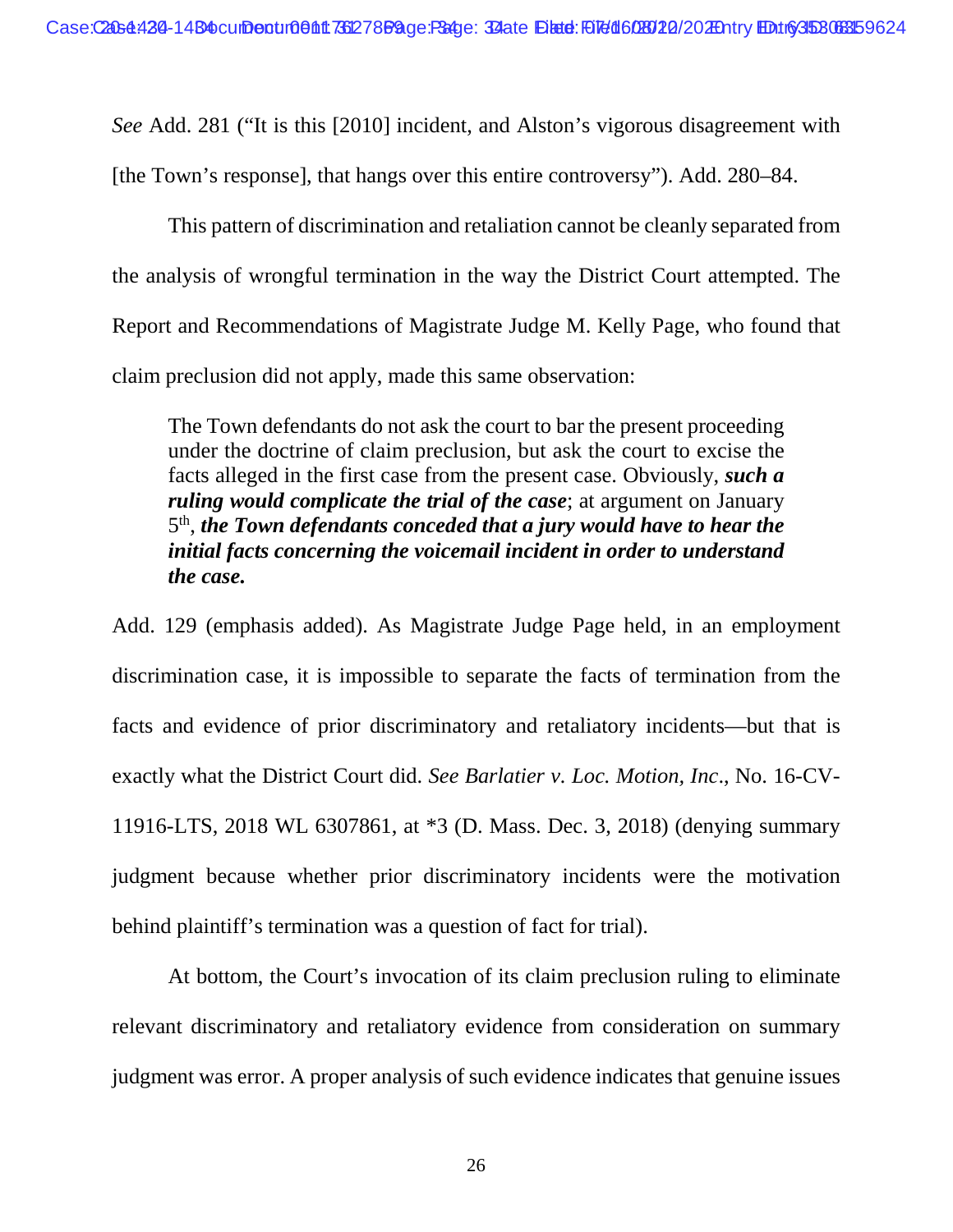of material fact remain genuinely disputed and that this Court should vacate the

summary judgment order and remand the case for trial.

## **CONCLUSION**

For the foregoing reasons, the *amici curiae* respectfully request that this Court

vacate the District Court's grant of summary judgment and remand this case for trial.

Dated: July 16, 2020 Respectfully Submitted,

LAWYERS FOR CIVIL RIGHTS; BOSTON SOCIETY OF VULCANS OF MASSACHUSETTS; AND THE CHARLES HAMILTON HOUSTON INSTITUTE FOR RACE AND **JUSTICE** 

By their attorneys,

*/s/ Sophia Hall* 

Sophia Hall First Circuit Bar # 1194810 Lawyers for Civil Rights 61 Batterymarch Street Boston, MA 02110 shall@lawyersforcivilrights.org (617) 482-1145

Robyn Maguire Alison Casey Nutter McClennen & Fish LLP 155 Seaport Blvd Boston, MA 02110 rmaguire@nutter.com acasey@nutter.com (617) 439-2000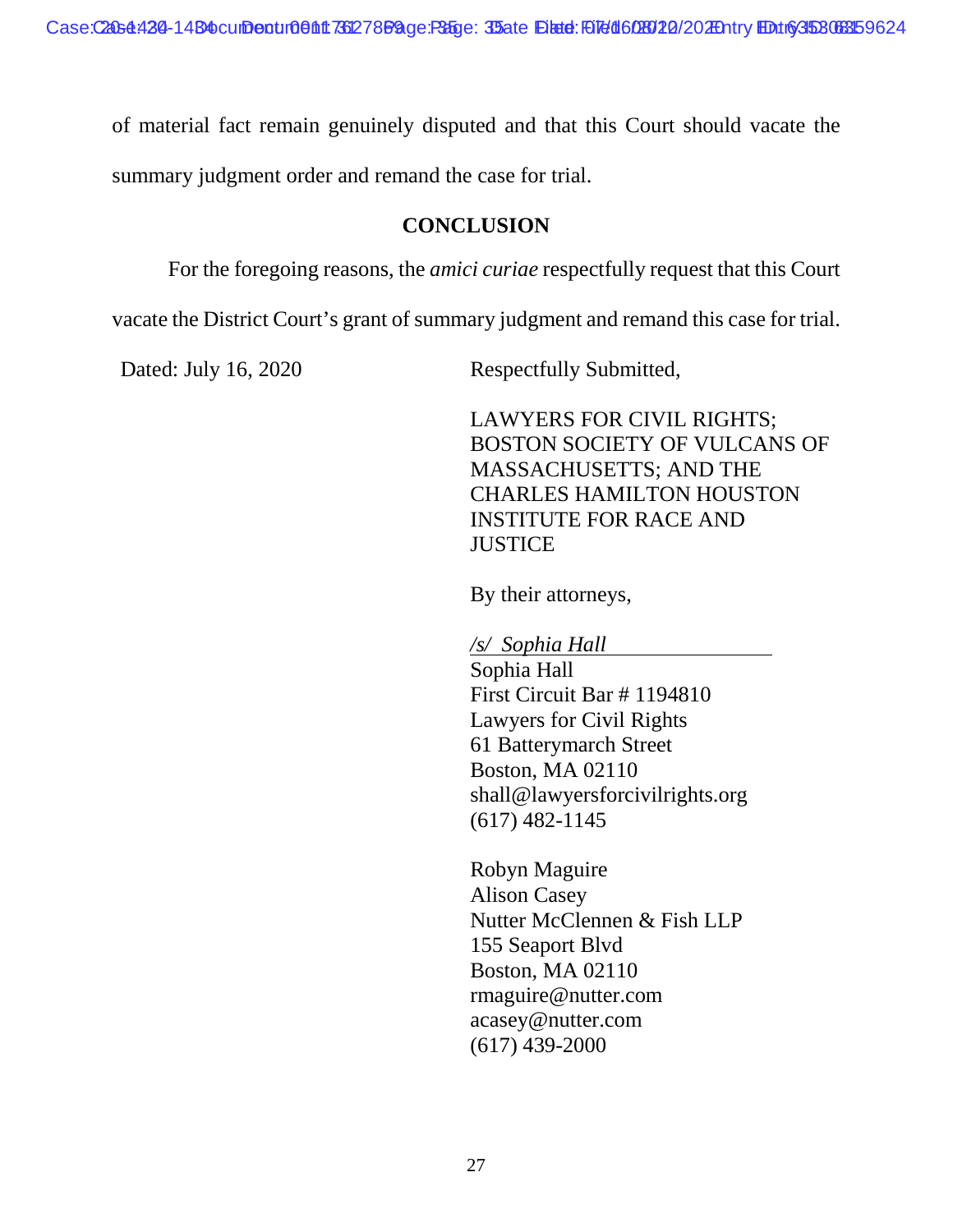## **CERTIFICATE OF COMPLIANCE WITH TYPE-VOLUME LIMIT**

1. This amicus brief complies with the type-volume limitation of Fed. R. App. P.  $32(a)(7)(B)$  and Fed. R. App. P.  $29(a)(5)$  because it contains 6,499 words, excluding the parts of the document exempted by Fed. R. App. P. 32(f).

2. This amicus brief complies with the typeface requirements of Fed. R. App. P. 32(a)(5) and the type-style requirements of Fed. R. App. P. 32(a)(6) because this document has been prepared in a proportionally spaced typeface using Microsoft Word 2016 in 14-point Times New Roman font.

Dated: July 16, 2020

*/s/ Sophia Hall* 

Sophia Hall First Circuit Bar # 1194810